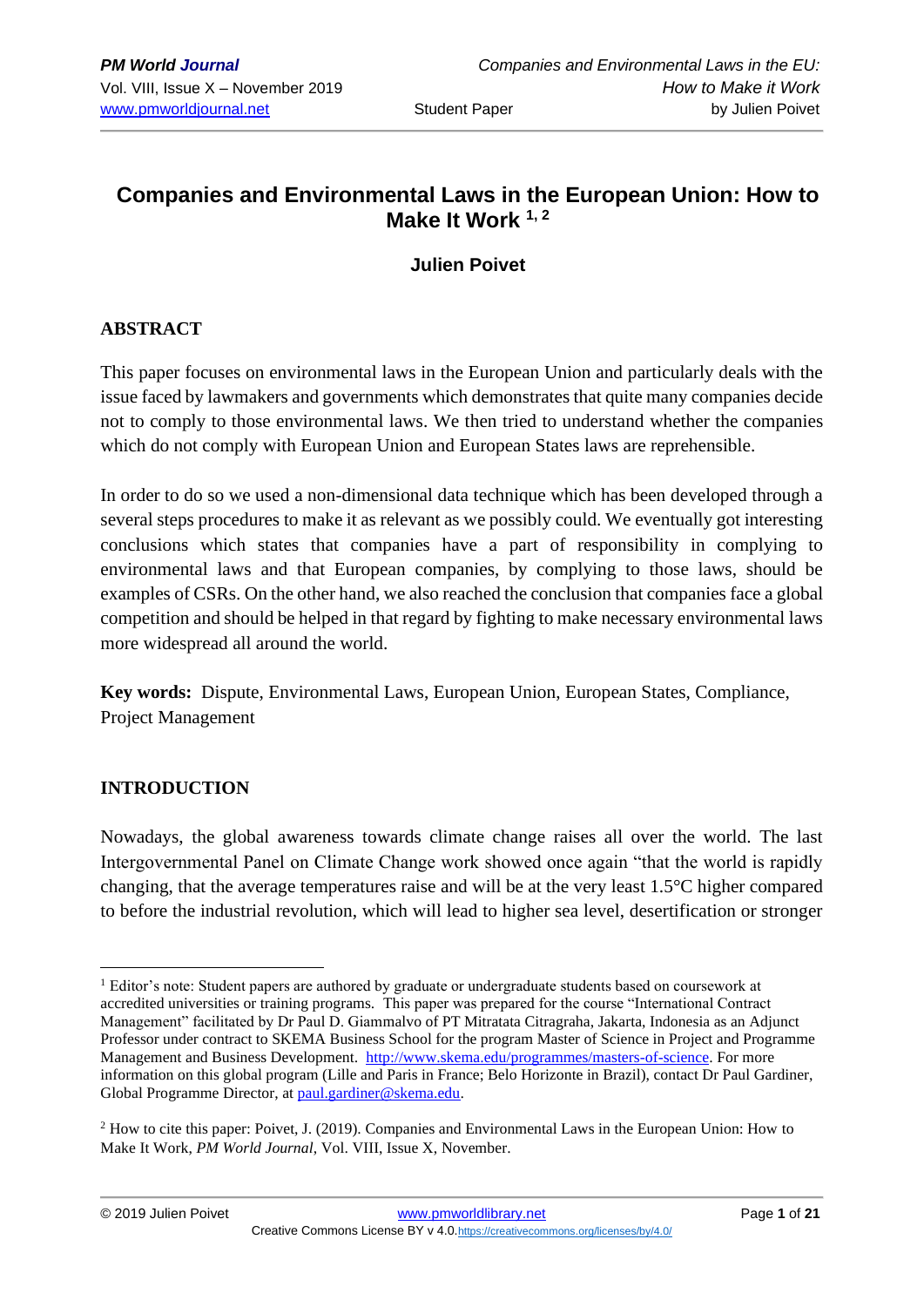natural disasters"<sup>3</sup>. Thus, things have to change and countries "concluded the Paris agreement in 2015, complying to take corrective actions to limit global warming to  $2^{\circ}C^{\cdot,4}$ . Most of the time those corrective actions are laws which intend to reduce contamination, curve gas emissions or restraint plastic waste. The European Union claims to be a leader in that new model, implementing laws, giving advice and recommendations. Although, every year in the European Union, big scandals emerge regarding companies that do not or did not respect environmental laws, either at the Union level or at a state level. The 2015 Volkswagen scandal can pop directly to your mind, but the 2015 "red mud" affair in the South of France is striking as well. Lately, a cruise ship called the Azura has been caught on her way to Marseille, France, using fuel that pollutes over the European Union limit. Every time major environmental issues, such as the conservation of an ecological area, or the life of populations, are at stake, disputes emerge. But before going further, a few terms have to be defined for the well-understanding of the following paper. First we decided to work more using the word "dispute" over "conflict", since the latter is "largely value based and group centered in nature, and thus less susceptible to resolution"<sup>5</sup> while "dispute" "refers to a class or kind of conflict which manifests itself in distinct, justiciable issue"<sup>6</sup> .

Furthermore, we will need to focus on environmental disputes that "relates in some way to the incidence, or suspected incidence of environmental pollution or damage of some kind"<sup>7</sup>. Girard defines "five kinds of disputes which are listed here: party to party, issuance of licenses or permits, preliminary or "in principle" approvals, content of law and policy and compliance and enforcement"<sup>8</sup>. Another important aspect of this kind of dispute is that we can define public and private interest environmental disputes. We will mostly work on public interest environmental disputes which is "the impact of environmentally damaging or polluting activities on the public interest in environmental preservation"<sup>9</sup>. Finally, we can define several ways of dealing with environmental disputes: "negotiation, mitigation and arbitration being the more successful"<sup>10</sup> while litigation should be avoided as a solution in that case. Although, we will see later that it is also often the solutions used to solve environmental disputes.

4 Gregory Rozières (2015). The Huffington Post. L'accord de la COP 21 veut limiter le réchauffement climatique à 1,5°C, mais est-ce seulement possible ? Retrieved fro[m https://www.huffingtonpost.fr/2015/12/12/accord-cop21](https://www.huffingtonpost.fr/2015/12/12/accord-cop21-rechauffement-15-possible_n_8793184.html) [rechauffement-15-possible\\_n\\_8793184.html](https://www.huffingtonpost.fr/2015/12/12/accord-cop21-rechauffement-15-possible_n_8793184.html)

5 Nicholson (2009). Environmental Dispute resolution in Indonesia. Retrieved from <https://openaccess.leidenuniv.nl/bitstream/handle/1887/580/01%2B2.PDF;sequence=5>

- 6 Brown and Marriott. (1999). Adr Principles and Practice, 2nd ed., p2.
- 7 Nicholson (2009). Environmental Dispute resolution in Indonesia. Retrieved from

<https://openaccess.leidenuniv.nl/bitstream/handle/1887/580/01%2B2.PDF;sequence=5> 8 Jennifer Girard (1999). Dispute Resolution in Environmental Conflicts: Panacea or Placebo? Retrieved from

[http://cfcj-fcjc.org/sites/default/files/docs/hosted/17465-dr\\_environmental.pdf](http://cfcj-fcjc.org/sites/default/files/docs/hosted/17465-dr_environmental.pdf)

9 Nicholson (2009). Environmental Dispute resolution in Indonesia. Retrieved from

<https://openaccess.leidenuniv.nl/bitstream/handle/1887/580/01%2B2.PDF;sequence=5>

<sup>3</sup> Gregory Rozières (2015). The Huffington Post. L'accord de la COP 21 veut limiter le réchauffement climatique à 1,5°C, mais est-ce seulement possible? Retrieved from [https://www.huffingtonpost.fr/2015/12/12/accord-cop21](https://www.huffingtonpost.fr/2015/12/12/accord-cop21-rechauffement-15-possible_n_8793184.html) [rechauffement-15-possible\\_n\\_8793184.html](https://www.huffingtonpost.fr/2015/12/12/accord-cop21-rechauffement-15-possible_n_8793184.html)

<sup>10</sup> Jennifer Girard (1999). Dispute Resolution in Environmental Conflicts: Panacea or Placebo? Retrieved from [http://cfcj-fcjc.org/sites/default/files/docs/hosted/17465-dr\\_environmental.pdf](http://cfcj-fcjc.org/sites/default/files/docs/hosted/17465-dr_environmental.pdf)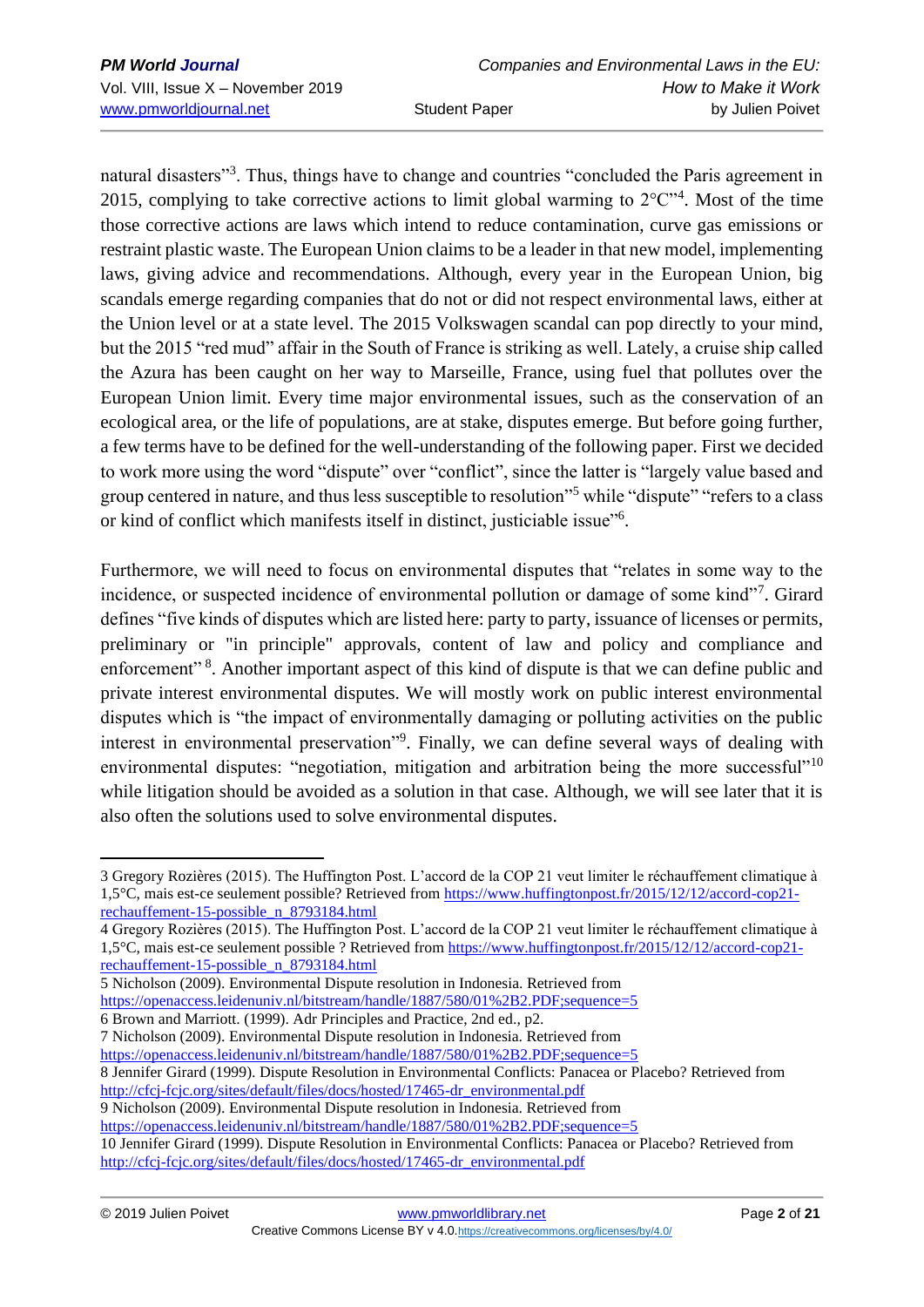To go deeper in our subject, disputes often arise between companies and several actors, which can be single citizens, associations of citizens, non-governmental organizations, governments or even the European Union itself. Since those disputes have a huge impact on the public and are very mediatized. Thus, every project and program manager, whose role is defined in Wideman's Comparative Glossary as "the person assigned [responsibility](http://www.maxwideman.com/pmglossary/PMG_R04.htm#Responsibility) and [accountability](http://www.maxwideman.com/pmglossary/PMG_A00.htm#Accountability) for the [project](http://www.maxwideman.com/pmglossary/PMG_P12.htm#Project) and who is given the necessary [authority](http://www.maxwideman.com/pmglossary/PMG_A06.htm#Authority) to undertake that [responsibility"](http://www.maxwideman.com/pmglossary/PMG_R04.htm#Responsibility)<sup>11</sup> needs to understand deeper the real reasons of those disputes and how they can be analyzed to be solved afterwards. Indeed, projects in the European union must comply to several laws that are complex and often quite demanding, thus making the project manager's job even more difficult. The current reality tree root cause analysis shown below shows us that there is a key notion to take into account when dealing with environment in the European Union: the public and companies do not have the same look towards environment laws. Their needs are quite different as well considering the general environment of business today. Although, this root cause analysis also lets us understand that it is a very complex environment in which several actors and decision makers are at stake.

As a consequence, we understand that compliance to environmental laws in the European Union is a great challenge and creates many disputes that project managers have to deal with over several steps of the projects they are carrying. Then a question arises: **are the companies which do not comply with European Union and European States laws reprehensible?** To answer this complex question, we will first study a few examples of environmental disputes that occurred in the European Union in the last two decades. Then we will focus on the different European Union and European States laws and try to understand how each has to be dealt with. Eventually, we will try to offer solutions for all parties to fulfill their requirements.

<sup>11</sup> Project Management Guidelines (Private BC Corporation), 1995 retrieved from [http://www.maxwideman.com/pmglossary/PMG\\_P16.htm#Project%20Manager](http://www.maxwideman.com/pmglossary/PMG_P16.htm#Project%20Manager)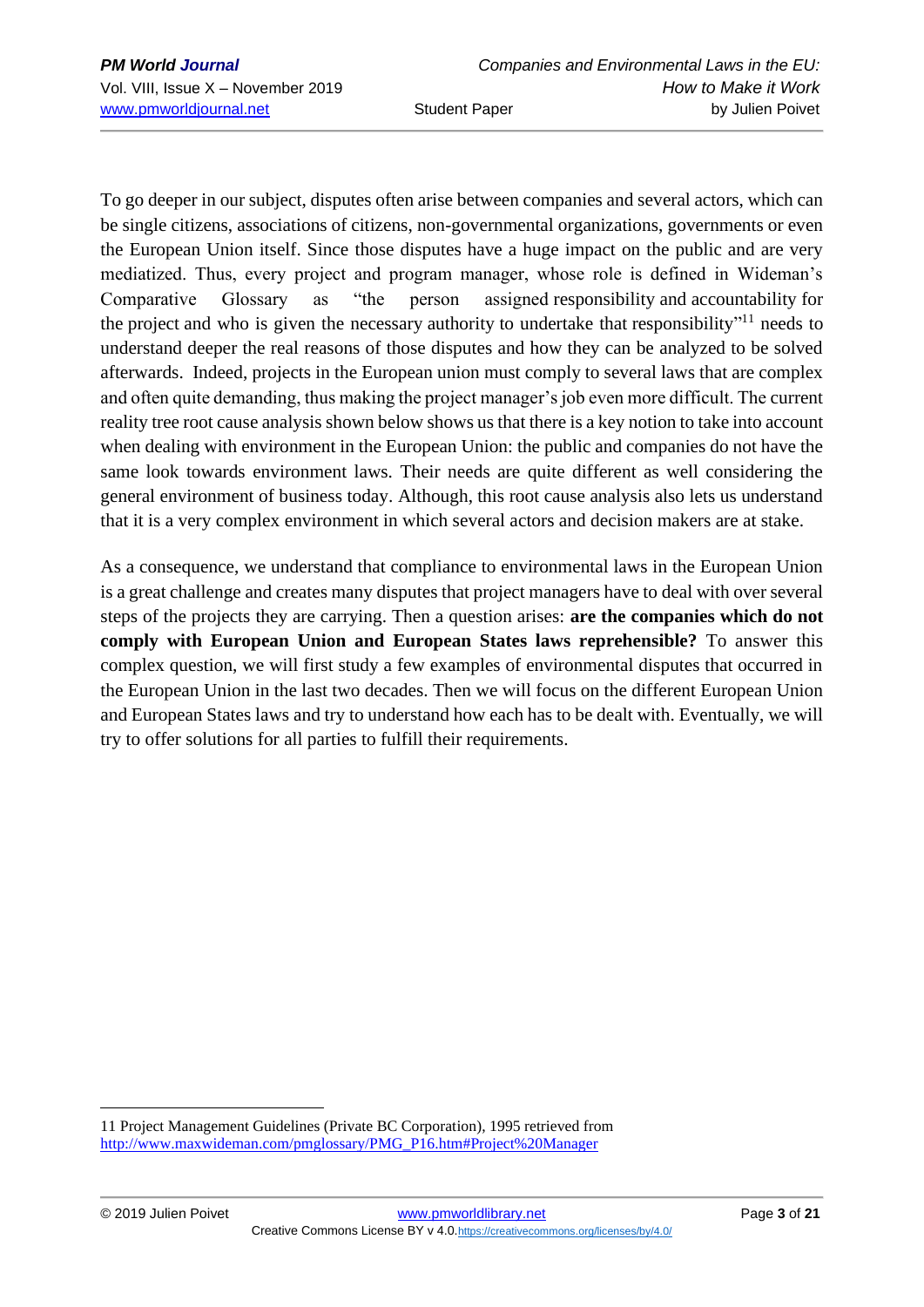

Figure 1: Root cause analysis to understand the reasons of disputes on compliance to Environmental laws in the EU<sup>12</sup>

<sup>&</sup>lt;sup>12</sup> By Author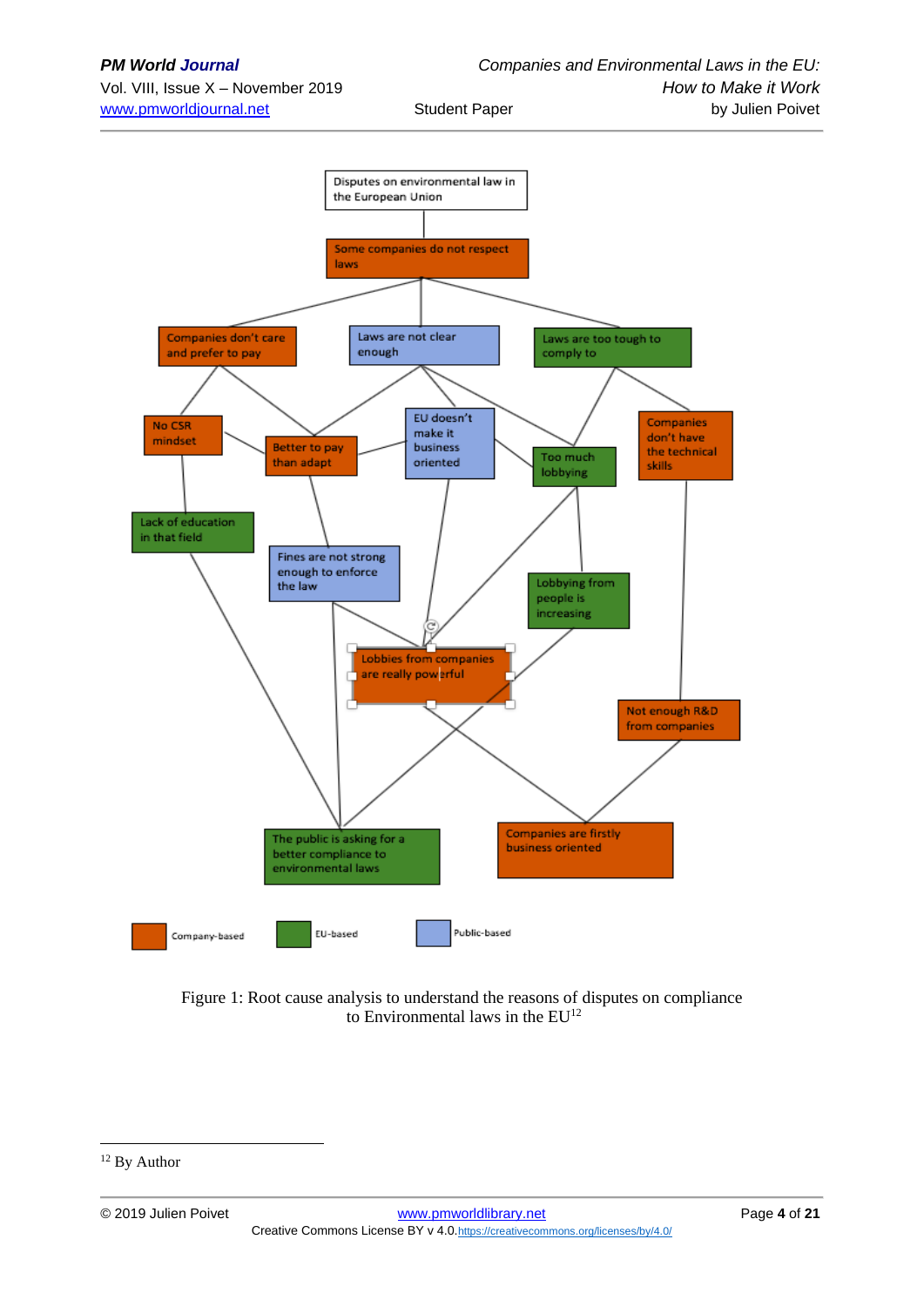## **STEP 1: PROBLEM RECOGNITION, DEFINITION AND EVALUATION**

The objective of this paper is to answer the following question:

• Are the companies which do not comply with European Union and European States laws reprehensible?

This question entails many notions and we listed some of them bellow:

- Can the environment be more important than business well-being?
- Should the European Union impose mandatory laws when other countries do not?
- What does the public want about environment?
- Is it possible for a company to avoid disputes while developing its business activity?

### *METHODOLOGY*

To answer to the research question, we will elaborate a few alternatives that we will then compare to relevant criteria in order to show which alternative can be considered as the most suitable one. Before going any further, we also need to confess that this is a highly complex question to which all actors have different though about. Then the alternative which will be highlighted will be the most efficient, but a combination of several alternatives would be better to curve the number of disputes regarding compliance to environmental laws from companies in the EU.

## **STEP 2: DEVELOPMENT OF FEASIBLE ALTERNATIVES**

#### *FEASIBLE ALTERNATIVE SOLUTIONS*

Our researches lead to 8 alternative solution which can be divided into two main parts. Indeed, on the one hand we find the idea of limiting the number and requirements of environmental laws in order to avoid disputes without penalizing business aspects. On the other hand, we find the idea that environment is too big an issue to be second in our world and that disputes resolution will come from a better compliance from companies to laws and regulations.

We will now develop more on each of the 8 alternatives.

## **1) Make environmental laws easier to comply to**

Laws regarding the environment can sometimes be difficult to accept and adopt for companies. They might change all their business model or be too costly to implement. Then we easily understand the disputes that can emerge between companies that cannot afford complying to laws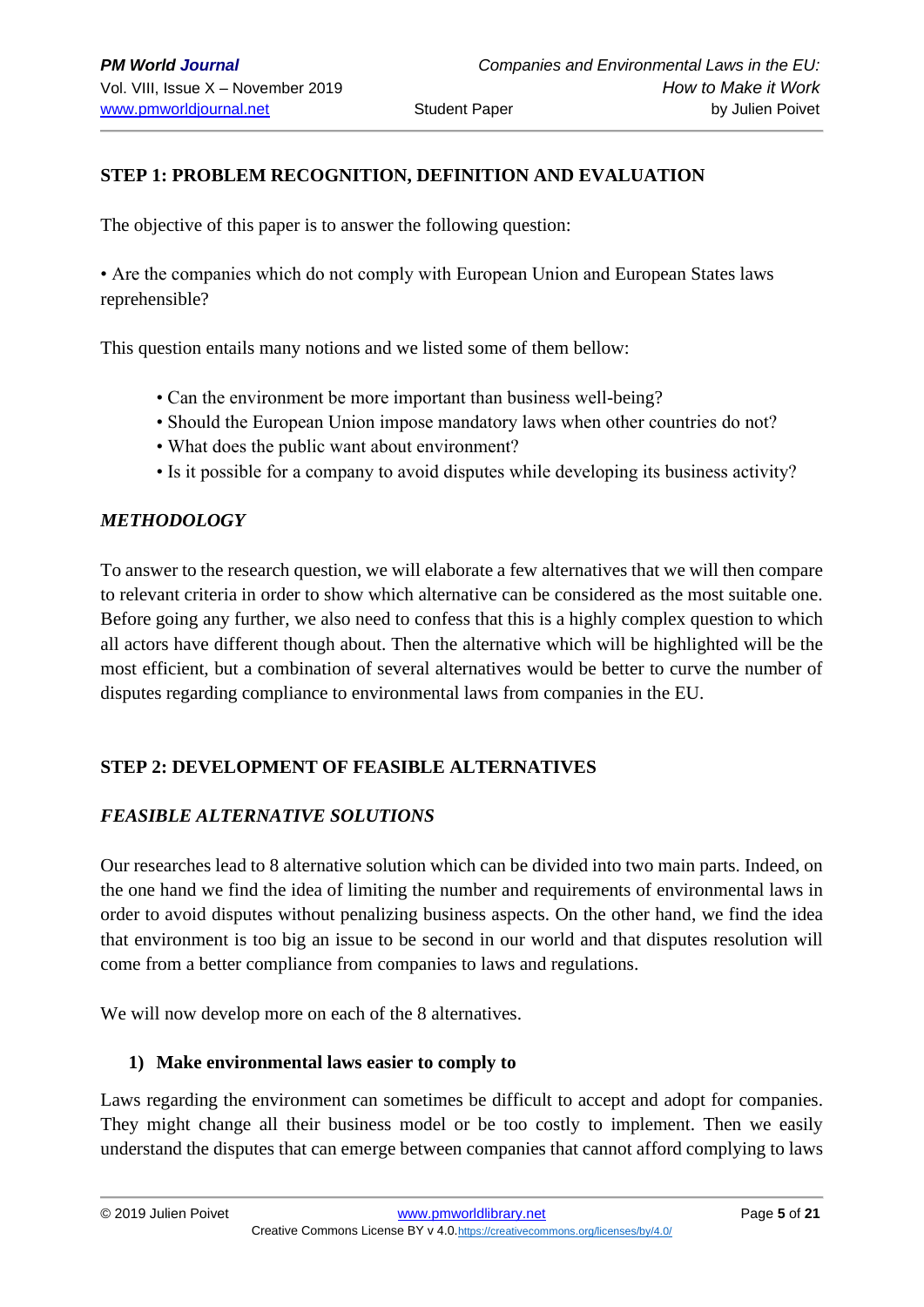and law-makers that try to enforce such laws. "Indeed, statute law has to accommodate the hard cases by predicting them in advance, and that is why it can be so hard to make and why it ends up so complex. The legislation must not just do the job in theory: it must work in practice"<sup>13</sup>. Then an alternative would then be to design environmental laws which would be less demanding and that would not be too hard for companies to comply with.

## **2) Avoid such a complex legislative system in the European Union and States**

European Union legislative system is quite complex in itself, but then States can also adopt or enforce laws at their own, which makes the situation highly complicated for companies that try to work in different European countries.

Indeed, the 28 countries of the European Union have a large set of legislative opportunities depending on whether the legislative act should be constraining (for all or several countries), an objective in a near future, or even just a goal to achieve but without any date nor path to go there. All those legislations available at the European Union level are called Regulations, Directives, Decisions, Recommendations and Opinions<sup>14</sup>.

As a consequence, not all European States have the same legislation and laws, which makes business complicated. A quick example can be the famous French sport retailer Décathlon, which opened stores in most of the European countries. For instance, depending on the country where it is, Décathlon can or cannot give plastic bags to customers, sometimes is asked to sell reusable bags and sometimes is not.<sup>15</sup> Dealing with only one problem of that kind would not be an issue, but when Decathlon opens stores in a new European country a huge number of considerations are to take into account which make it difficult to drive the business efficiently.

Eventually, exceptions are sometimes authorized, like for Poland which pollutes a  $10t^{16}$  but does not pay fines on it, which create disputes within Europe and an inefficient model to fight against pollution and non-compliance to environmental laws from companies.

Consequently, it could be interesting to decomplexify the European Union legislation system to avoid disputes.

<sup>13</sup> Richard Heaton (2015). Making the law easier for users, the case of statute.

Retrieved from<https://www.gov.uk/government/speeches/making-the-law-easier-for-users-the-role-of-statutes--2> 14 Regulations, Directives and other acts. Retrieved from [https://europa.eu/european-union/eu-law/legal-acts\\_en](https://europa.eu/european-union/eu-law/legal-acts_en) 15 Euronews. (2016). France bans plastic bags, what about the rest of the EU? Retrieved from <https://www.euronews.com/2016/06/30/france-bans-plastic-bags-what-about-the-rest-of-the-eu>

<sup>16</sup> Client Earth. (2018). La Pologne enfreint les lois européennes sur la pollution de l'air avec des niveaux illégaux de PM10. Retrieved fro[m https://www.fr.clientearth.org/la-pologne-enfreint-les-lois-europeennes-sur-la-pollution](https://www.fr.clientearth.org/la-pologne-enfreint-les-lois-europeennes-sur-la-pollution-de-lair-avec-des-niveaux-illegaux-de-pm10/)[de-lair-avec-des-niveaux-illegaux-de-pm10/](https://www.fr.clientearth.org/la-pologne-enfreint-les-lois-europeennes-sur-la-pollution-de-lair-avec-des-niveaux-illegaux-de-pm10/)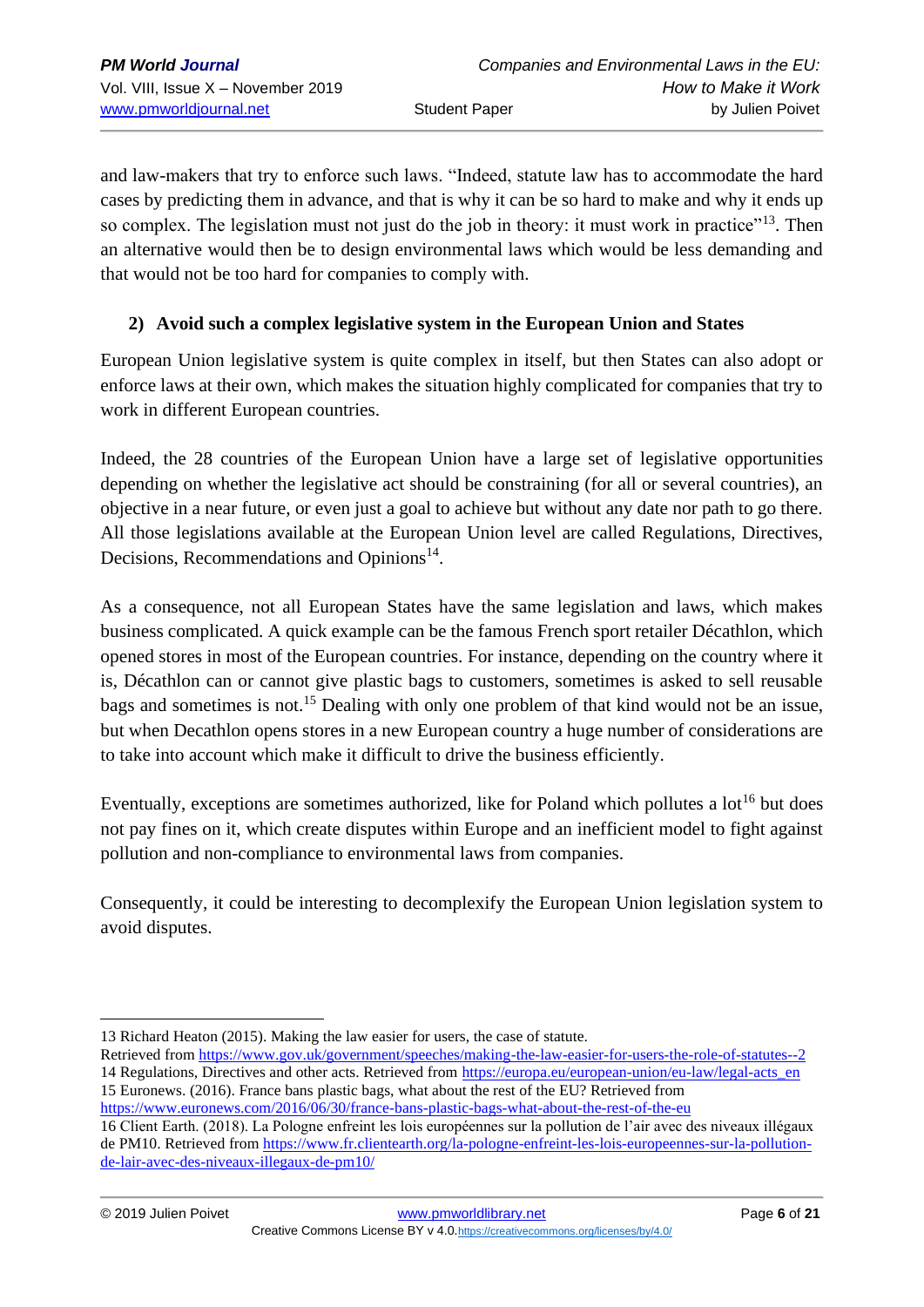## **3) Make public interest lobbying weaker**

Even if "corporate lobbying is 10 times more important in Brussels than public interest lobbying"<sup>17</sup>, governments often give a better attention to the public opinion. That obviously come from the democratic system which gives more right to citizens. Although, the problem is "that those citizens also do not have one voice nor expectation"<sup>18</sup> and when one wants a job another one claims more protection of the environment. Then it makes it very hard for law-makers to hear all voices and to satisfy all. Moreover, public in the European Union have different cultures and do not react the same way to global warming. Overall, Western Europe countries are much more willing to enforce constraining environmental laws than Eastern Europe countries. Then, one alternative could be to focus more on business objective and avoid listening too much the discordant voices of the public regarding the environment.

## **4) Implement a better CSR in firms**

Corporate Social Responsibility is increasingly important in companies, worldwide but within Europe in particular<sup>19</sup>. More and more actions are taken from companies to show their willingness to contribute positively to their environment and to limit the negative consequences of their actions. Some people state that CSR is "no more than a communication campaign"<sup>20</sup> but it is interesting to notice that some companies really put the environmental issues at the heart of their  $\arctan z^{21}$ . As an example, we can cite the world food company Danone, which moto now is "One Planet, One Health"<sup>22</sup>. Unfortunately, number of companies still do not enhance enough their CSR policies and prefer to preserve their cashflow. Although, a better brand image could solve help solving some disputes or at least be a better business driver. We have seen that after the 2015 Volkswagen scandal, when the company started putting more money in CSR policies and now sells more car than ever.

## **5) Implement higher fines and sanctions when non-compliance**

Two alternatives can be determined within this financial part. First, we could recommend enforcing higher sanctions when non-compliance to environmental laws<sup>23</sup>. At the moment

Retrieved from

[https://media.arbeiterkammer.at/wien/PDF/Publikationen/Lobbying\\_in\\_Brussels\\_092015\\_englisch.pdf](https://media.arbeiterkammer.at/wien/PDF/Publikationen/Lobbying_in_Brussels_092015_englisch.pdf) 18 R. Kaske, W. Muhm (2015) Lobbying in Brussels

- Retrieved from
- [https://media.arbeiterkammer.at/wien/PDF/Publikationen/Lobbying\\_in\\_Brussels\\_092015\\_englisch.pdf](https://media.arbeiterkammer.at/wien/PDF/Publikationen/Lobbying_in_Brussels_092015_englisch.pdf) 19 V[. Kasturi Rangan,](https://hbr.org/search?term=v.%20kasturi%20rangan) [Lisa Chase,](https://hbr.org/search?term=lisa%20chase) [Sohel Karim](https://hbr.org/search?term=sohel%20karim) (2015). The truth about CSR. Retrieved from <https://hbr.org/2015/01/the-truth-about-csr>
- 20 V[. Kasturi Rangan,](https://hbr.org/search?term=v.%20kasturi%20rangan) [Lisa Chase,](https://hbr.org/search?term=lisa%20chase) [Sohel Karim](https://hbr.org/search?term=sohel%20karim) (2015). The truth about CSR. Retrieved from <https://hbr.org/2015/01/the-truth-about-csr>

<sup>17</sup> R. Kaske, W. Muhm (2015) Lobbying in Brussels

<sup>21</sup> Danone (2017). Integrated annual report. Retrieved from<http://iar2017.danone.com/>

<sup>22</sup> Danone (2017). Integrated annual report. Retrieved from<http://iar2017.danone.com/>

<sup>23</sup> Mandard (2018). Pollution : un géant des mers pour la première fois devant la justice.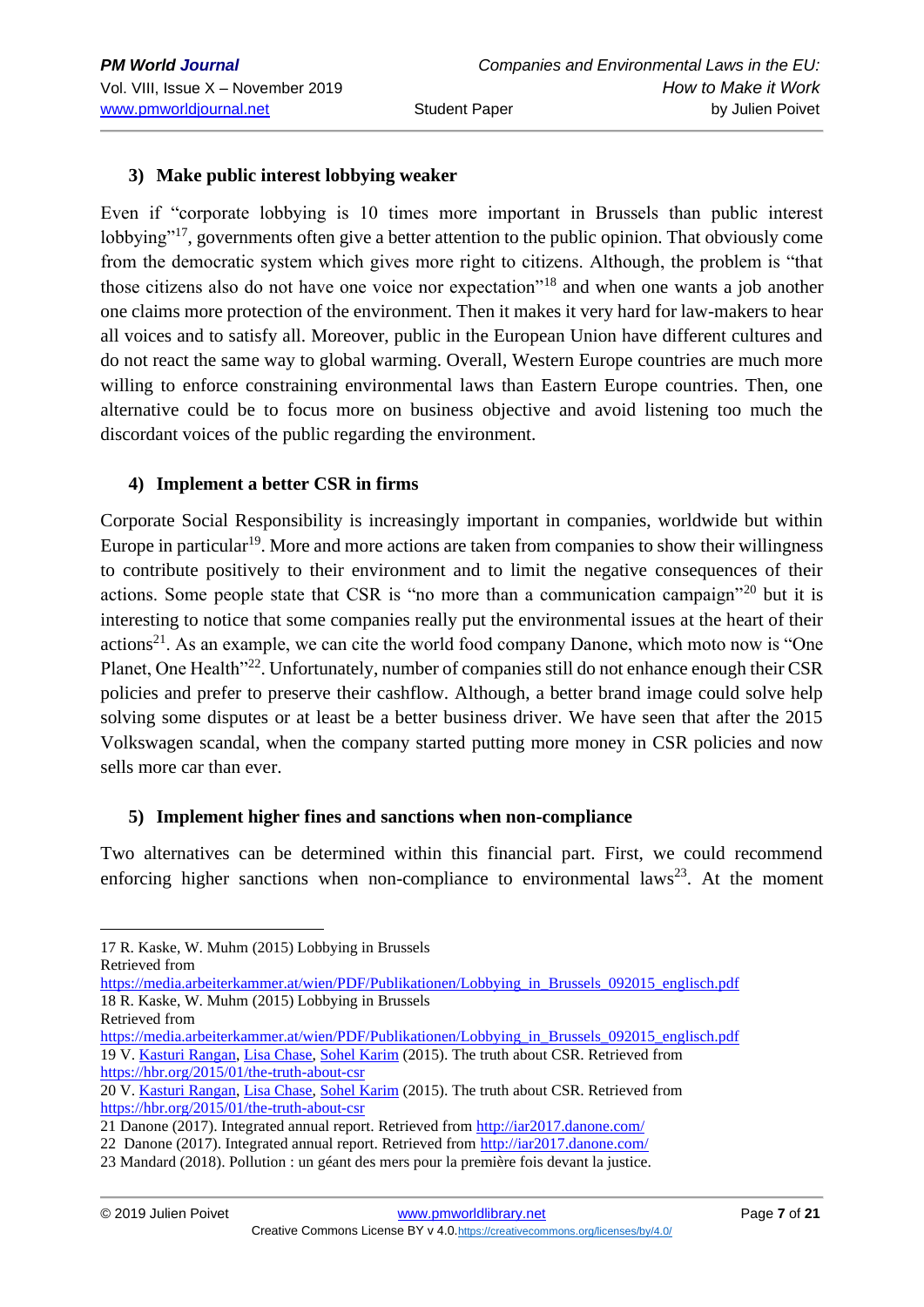sanctions are already determined but law-makers or judge could try to determine sanctions that would make non-compliance totally unworthy. If we use the Volkswagen example once again, the astronomical sanction given to German car manufacturer from American judges<sup>24</sup> let us believe that no car manufacturer will try to fool the authorities once again.

On the other hand, we could also imagine some kind of financial aid (tax cuts)<sup>25</sup> to companies that really show great motivation to respect environmental laws and even push further. This idea has not been expressed yet and would be really difficult to implement and control but would also be a good asset for companies that want to do more for the environment. Positive finance is often more relevant than negative one, since it not only enforces companies to comply with the law but also pushes those same companies to do more and to always be more efficient.

Eventually, the financial dimension can be a nice alternative to dispute resolution since it touches directly the core business of companies and their cashflow.

## **6) Implement a "firm compliance ranking" or standard**

This alternative follows a bit the previous one in the sense that is analyzes companies and their implication regarding the environment. The idea here would be to create a ranking of companies and their policies, attitude and impact over the environment. Such a ranking could be divided between market sectors, competitors, countries and many other ways. That could give customers a better view on companies and lead them to understand what they relate to.

Although, there is the same issue here as in the 5th alternative: control. How can organizations be controlled? on which aspects and by whom?

Another possibility would be to create a standard or a scale, which could be easier to implement than a ranking. The scale could be similar to the financial notations given by Moody's or Standard and Poor's with marks going from AAA to  $C^{26}$ . Directly related to companies' CSR, this standard could be a huge asset in communication for firms and a useful alternative to environmental disputes, since companies will not want a bad mark. We see that alternatives 5 and 6 are closely related since a C given in this standard could lead to financial sanctions as explained as a previous alternative.

24 Russell Hotten (2015). Volkswagen: The scandal explained. Retrieved from <https://www.bbc.com/news/business-34324772>

Retrieved from [: https://www.lemonde.fr/pollution/article/2018/10/05/pollution-un-geant-des-mers-pour-la](https://www.lemonde.fr/pollution/article/2018/10/05/pollution-un-geant-des-mers-pour-la-premiere-fois-devant-la-justice_5365265_1652666.html)[premiere-fois-devant-la-justice\\_5365265\\_1652666.html?](https://www.lemonde.fr/pollution/article/2018/10/05/pollution-un-geant-des-mers-pour-la-premiere-fois-devant-la-justice_5365265_1652666.html)

<sup>25</sup> HG. Org (2017). Environmental laws- Environmental and natural resources laws.Retrieved from <https://www.hg.org/environ.html>

<sup>26</sup> Moody's (2018). Rating symbols and definition. Retrieved from HG. Org (2017). Environmental laws-Environmental and natural resources laws.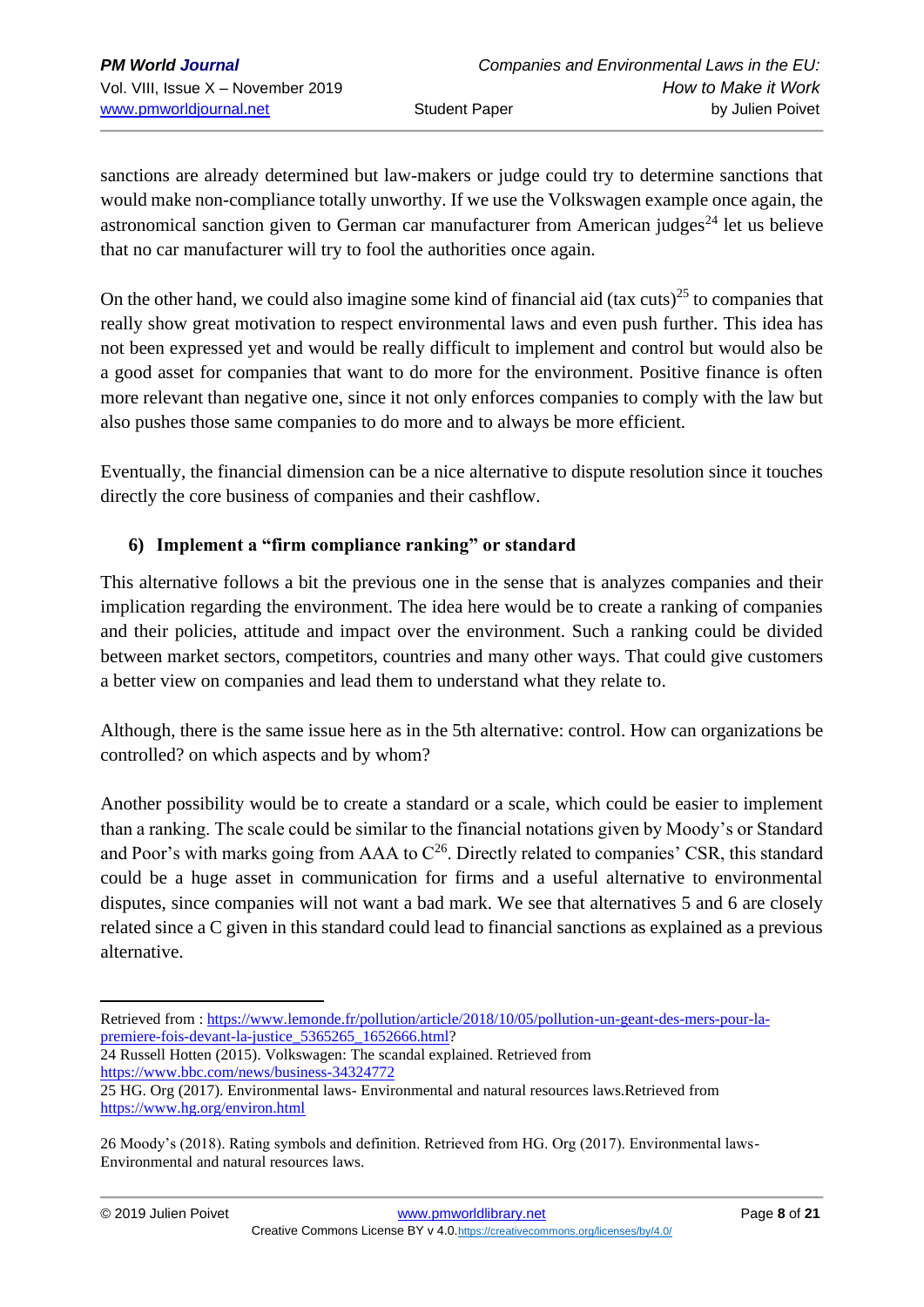### **7) Push to make the decision taken at EU level global**

That is a complicated alternative to enforce. Indeed, European Union countries already do not all want to enforce the same environmental laws, thus pushing towards a better worldwide compliance is highly complex. Moreover many developing countries judge that "the environment comes second to financial development"<sup>27</sup> or cannot afford deciding such laws. Although, this alternative could be very interesting since, from a business perspective, environmental laws are often very expensive to enforce for companies and imbalance competition with companies that do not have to comply with them.

A genuine example here is the decision of the United States (and of Brazil soon?) to step out of the Paris agreement<sup>28</sup>, which was the first global agreement regarding the environment and could have solved disputes by making it economically irrelevant to violate environmental laws.

#### **8) Make business revenue second to environment**

This alternative is once again a mix of several others but also bring new notions. Indeed, more and more economists say that it would be more relevant to switch from GDP to more complete indicators, such as the Gross Environmental Sustainable Development Index (GESDI)<sup>29</sup> for instance. Then why not taking more into account the environmental impact of firms than their revenue, which has nothing in common with the environment and can turn a blind to it. This notion has been developed by Global Community Assessment Centre and is an extreme version of CSR. Although it is a complicated alternative because not so many companies, if any, are ready to let their cashflow come after philosophical ideas regarding global warming and environment. Moreover, from a financial market point of view, shareholders often do not care about the values of the companies they invest in, while their return on investment and dividends are at the heart of their analyses.

#### **STEP 3: SELECTION OF CRITERIA**

In this step we will try to determine the more relevant criteria to analyze our feasible alternatives  $30$ . We have defined about 10 criteria which are listed below. Those criteria can be gathered into three main groups: those regarding the companies, those regarding the law-makers and those regarding

28 Le Monde (2017). Donal trump annonce le retrait des Etats-Unis de l'accord de Paris. Retrieved from [https://www.lemonde.fr/donald-trump/article/2017/06/01/climat-donald-trump-annonce-le-retrait-des-etats-unis-de](https://www.lemonde.fr/donald-trump/article/2017/06/01/climat-donald-trump-annonce-le-retrait-des-etats-unis-de-l-accord-de-paris_5137402_4853715.html)[l-accord-de-paris\\_5137402\\_4853715.html](https://www.lemonde.fr/donald-trump/article/2017/06/01/climat-donald-trump-annonce-le-retrait-des-etats-unis-de-l-accord-de-paris_5137402_4853715.html)

- 29 Measurement of sustainable development. (2004). Retrieved from
- <http://globalcommunitywebnet.com/globalcommunity/measurementofsd.htm#AF>

<sup>27</sup> S Li, J Zhang,Y Ma (2015). Financial development, environmental quialty and economic growth. Retrieved from [file:///Users/julienpoivet/Downloads/sustainability-07-09395.pdf](file:///C:/Users/julienpoivet/Downloads/sustainability-07-09395.pdf)

<sup>30</sup> Michigan.gov (2013). Select Evaluation criteria. Retrieved from [https://www.michigan.gov/documents/9](https://www.michigan.gov/documents/9-pub207_60744_7.pdf) [pub207\\_60744\\_7.pdf](https://www.michigan.gov/documents/9-pub207_60744_7.pdf)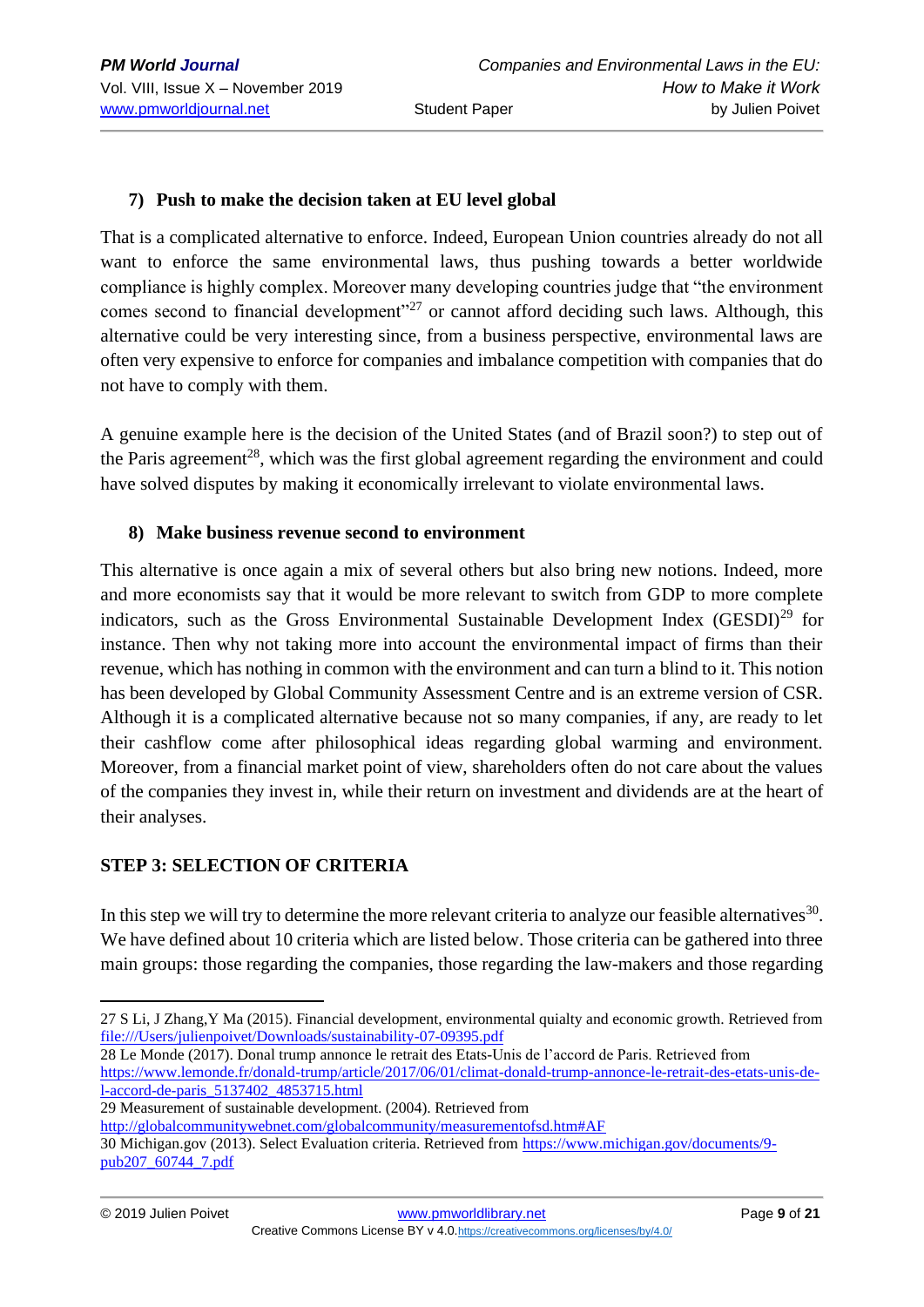the citizens. It has been possible to define those criteria thanks to three main documents, which are the Paris Agreement<sup>31</sup>, the EU Climate Action<sup>32</sup> and an article regarding global warming<sup>33</sup>. Each one of those reference gave some criteria or insights linked to our topic and we selected the most critical one for our analysis.

- a) Non-prohibitive cost for implementation of regulation for companies
- b) Low impact on prices within the EU
- c) Cost of dispute resolution for non-compliance is prescriptive
- d) Easiness of implementation for companies
- e) Positive impact on European business development
- f) Feasibility at EU level
- g) Low cost of implementation for policy-makers
- h) Answer to citizens' demand for a wiser fight against global warming
- i) High global environmental positive impact
- j) High local environmental positive impact

## **STEP 4: DEVELOPMENT OF THE OUTCOMES OF EACH ALTERNATIVES**

In this step, we will compare our alternatives to the selected criteria using a compensatory scoring model. This will enable us to narrow down our research and the number of alternatives that we will study.

<sup>31</sup> Convention cadre sur les changements climatiques. (2015). Nations Unies. Retrived from : <https://unfccc.int/resource/docs/2015/cop21/fre/l09f.pdf>

<sup>32</sup> EU climate action. (2018). European Commission. Retrieved from : [https://ec.europa.eu/clima/citizens/eu\\_en](https://ec.europa.eu/clima/citizens/eu_en) 33 Global Warming (2016). IndiaCelebrating.com. Retrieved from:

<https://www.indiacelebrating.com/environmental-issues/global-warming/>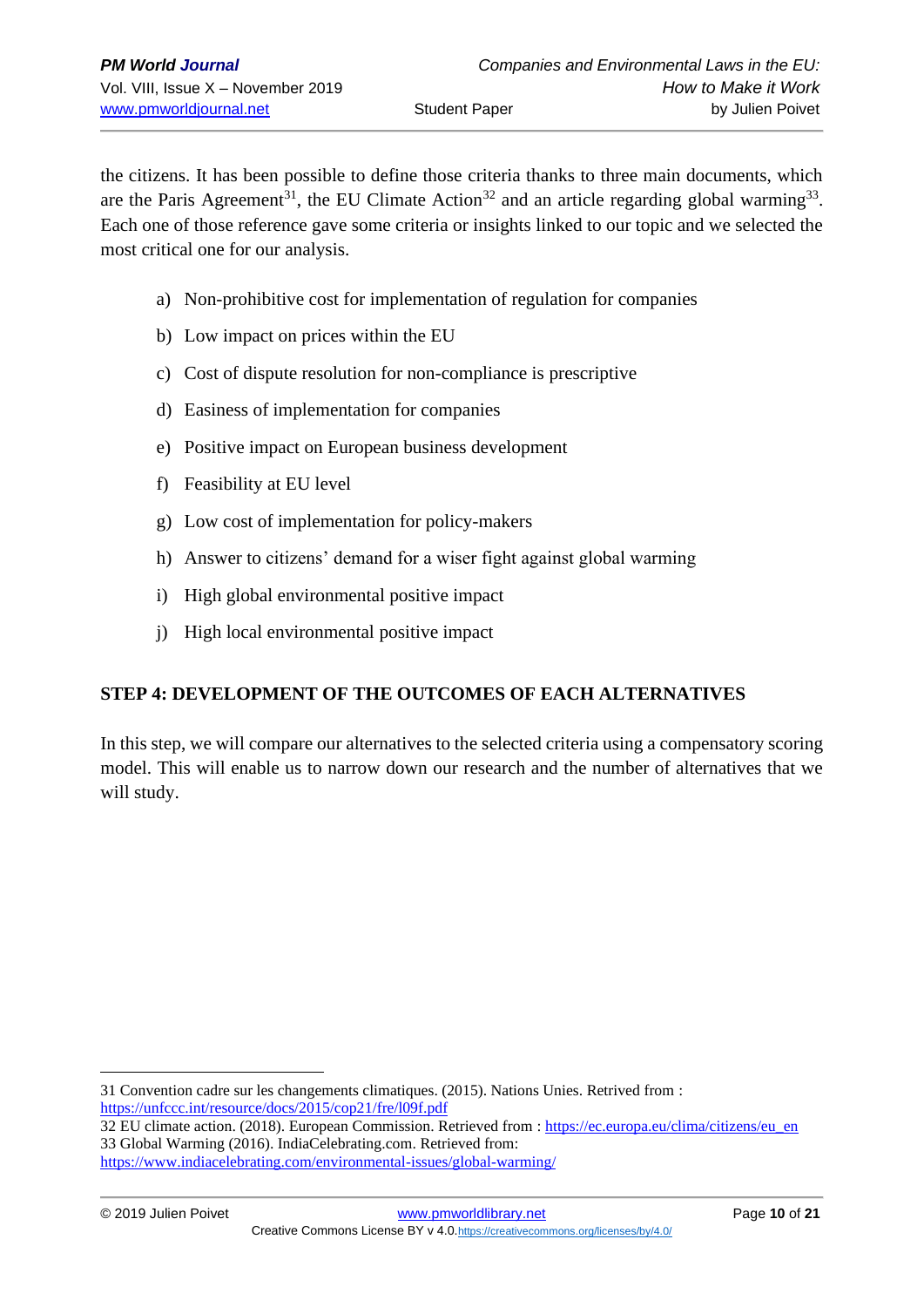|                                                  | <b>Easier laws</b><br>to comply<br>to | Avoid such<br>a complex<br>legislative<br>system in<br>the<br>European<br>Union and<br><b>States</b> | Make public Implement<br>lobbying<br>weaker | better CSR<br>in firms | Implement<br>higher fines<br>and<br>sanctions<br>when non-<br>compliance,<br>or financial<br>aid | implement<br>a firm<br>compliance<br>ranking or<br>standard | Push to<br>make the<br>decision<br>taken at EU<br>level global | Make<br>business<br>revenue<br>second to<br>environment |
|--------------------------------------------------|---------------------------------------|------------------------------------------------------------------------------------------------------|---------------------------------------------|------------------------|--------------------------------------------------------------------------------------------------|-------------------------------------------------------------|----------------------------------------------------------------|---------------------------------------------------------|
| Non-prohibitive cost for implementation of       | 3                                     | $\overline{2}$                                                                                       | 3                                           | $\overline{2}$         | 1                                                                                                | 3                                                           | з                                                              | $\overline{2}$                                          |
| Low impact on prices within the EU               | 3                                     | 3                                                                                                    | $\overline{2}$                              |                        |                                                                                                  | з.                                                          | з                                                              | 1                                                       |
| Cost of dispute resolution for non-compliance is | $\mathbf{1}$                          | $\overline{2}$                                                                                       | 1                                           | 3                      | 3                                                                                                | $\overline{2}$                                              | 1                                                              | $\overline{z}$                                          |
| Easiness of implementation for companies         | 3                                     | 3                                                                                                    | $\overline{2}$                              | 1                      |                                                                                                  | 2                                                           | $\overline{2}$                                                 | 1                                                       |
| Positive impact on European business development | 3                                     | $\overline{2}$                                                                                       | 1                                           | $\overline{2}$         |                                                                                                  | $\overline{2}$                                              | з                                                              |                                                         |
| Feasability at EU level                          | $\overline{2}$                        | $\overline{2}$                                                                                       | $\overline{2}$                              | $\overline{2}$         | 3                                                                                                | з.                                                          | $\overline{2}$                                                 | $\overline{2}$                                          |
| Low cost of implementation for policy makers     | 3                                     | 1                                                                                                    | $\overline{2}$                              | 3                      | $\overline{2}$                                                                                   | $\overline{2}$                                              | 2                                                              | 3                                                       |
| Answer to citizens' demand for a wiser fight     | 1                                     | 1                                                                                                    |                                             | 3                      | $\overline{2}$                                                                                   | 3.                                                          | 3                                                              | 3                                                       |
| High gobal environmental positive impact         | 1                                     | $\overline{2}$                                                                                       |                                             | 3                      | $\mathbf{1}$                                                                                     | $\overline{2}$                                              | 3                                                              | $\overline{2}$                                          |
| High local environmental positive impact.        | 1                                     | $\mathbf{1}$                                                                                         | 1                                           | $\overline{2}$         | $\overline{2}$                                                                                   | $\overline{a}$                                              | 1                                                              | 3                                                       |
|                                                  | 21                                    | 19                                                                                                   | 16                                          | 22                     | 17                                                                                               | 25                                                          | 23                                                             | 20                                                      |

Table 1: Scoring model: Multi-Attribute Decision making  $\rightarrow$  Compensatory mode<sup>34</sup>l

This quick analysis leads us to delete two alternatives, which received scores way under the others. One of these alternatives is "make public interest lobbying weaker" and the other one is "implement higher fines and sanctions when non-compliance". Indeed, this first analysis showed that the "make public interest lobbying weaker" would have a very low effect on almost all the scoring criteria that we have determined. In particular, that alternative would not help solving the pollution issue, nor would it be interesting from a business perspective. Thus, we will not study this alternative any further.

The other alternative that we will delete from further analysis seems more surprising. Although, we can see that this alternative has a very bad impact the business part of our analysis and does not deliver very good benefits from an environmental point of view. Eventually, this alternative would be feasible from a European Union point of view, but it does not answer all the citizens' appeal for a better environmental positive action. Then, this first table revealed that implementing higher fines when non-compliance to environmental laws is not an acceptable answer to the problem.

On the other side of the ranking range, "implementing a firm compliance ranking or standard" seems to be a very good alternative. Although, we decided to go further into the analysis using the non-dimensional data technique to have even more accurate results.

<sup>34</sup> By Author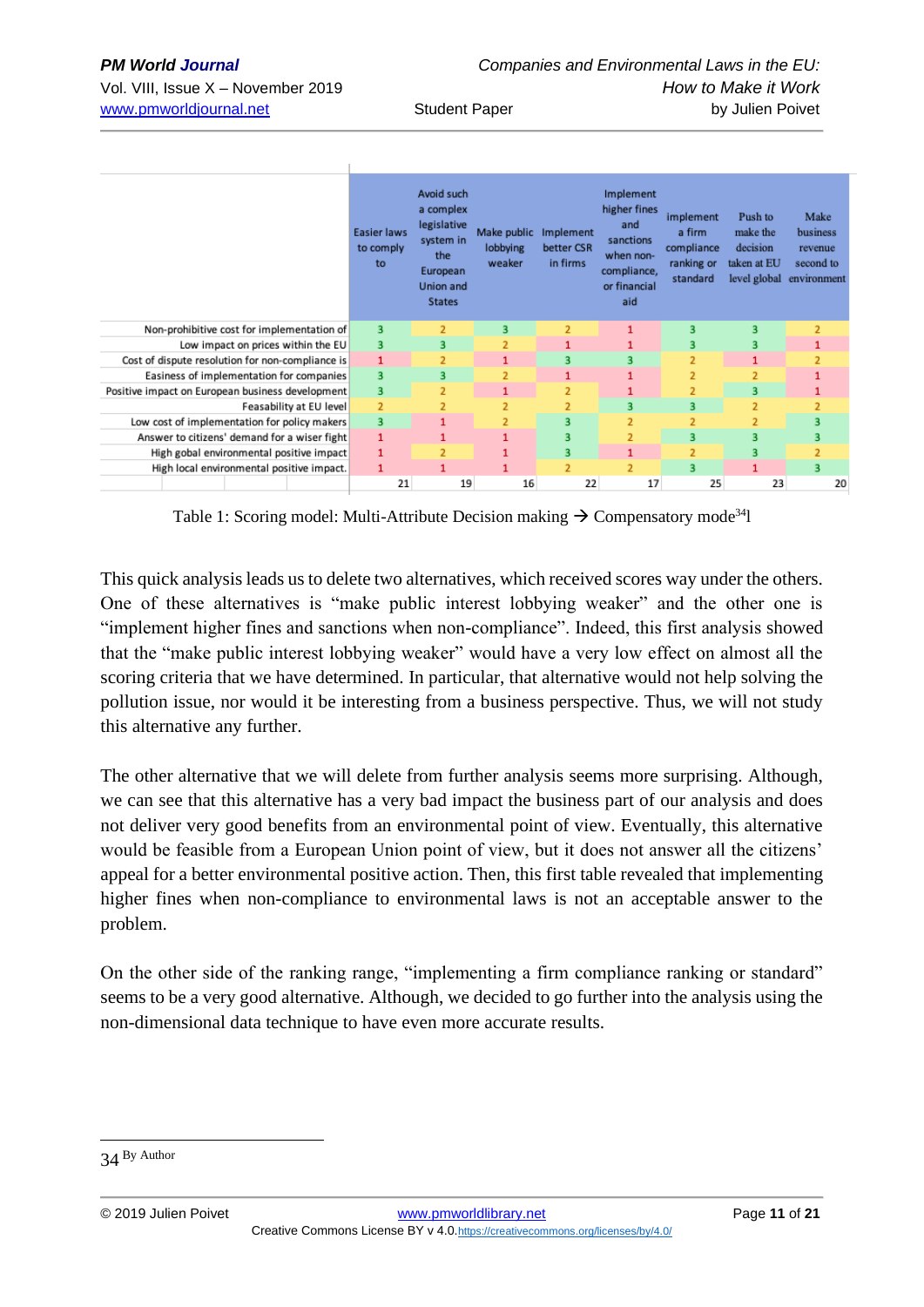## **STEP 5: ANALYSIS AND COMPARISON OF THE ALTERNATIVE**

This 5th step is key to our analysis because if focuses on comparing further the six feasible alternatives that we have developed earlier. In order to do so, we first performed a pair-wise comparison of attributes, then we ranked order alternatives based on attributes. In the 6<sup>th</sup> step we will show the results observed using the non-dimensional data technique.

### *a) Pair-wise comparison of attributes*

The aim in this part is to compare all the criteria that we decided to use and to determine a rank that depends on the impact of each criterion. Thus, we used the table shown below in which the most important criterion gets a "1" while the worst criterion of the pair-wise comparison gets a "0". Then we get a sum for each criterion and the lower the sum, the worse the rank. Although, in order to make it relevant to our analysis, the best criterion is ranked  $6<sup>th</sup>$  while the worst criterion gets the  $1<sup>st</sup>$  rank.

Eventually, when two criteria receive the same number of points, we differentiate them in the ranking based on their pair-wise comparison.

|                                                  | Non-prohibitive<br>cost for<br>implementatio<br>n of regulation<br>for companies | low impact on<br>prices within<br>the EU | Cost of dispute<br>resolution for<br>non-<br>compliance is<br>prescriptive | Easiness of<br>implementatio<br>n for<br>companies | Positive impact<br>on European<br>business<br>development | Feasability at<br>EU level | Low cost of<br>implementatio<br>n for policy<br>makers | Answer to<br>citizens'<br>demand for a<br>wiser fight<br>agasinst global | High gobal<br>environmental<br>positive impact | High local<br>environmental<br>positive<br>impact. | Sum | RANK |
|--------------------------------------------------|----------------------------------------------------------------------------------|------------------------------------------|----------------------------------------------------------------------------|----------------------------------------------------|-----------------------------------------------------------|----------------------------|--------------------------------------------------------|--------------------------------------------------------------------------|------------------------------------------------|----------------------------------------------------|-----|------|
| Non-prohibitive cost for implementation of       | $\mathbf x$                                                                      |                                          | $\Omega$                                                                   |                                                    | $\Omega$                                                  | $\Omega$                   |                                                        | 0                                                                        |                                                | $\Omega$                                           |     |      |
| Low impact on prices within the EU               |                                                                                  |                                          | $\mathbf{0}$                                                               |                                                    |                                                           |                            |                                                        | 0                                                                        |                                                |                                                    |     |      |
| Cost of dispute resolution for non-compliance is |                                                                                  |                                          |                                                                            |                                                    | 0                                                         |                            |                                                        |                                                                          |                                                |                                                    |     |      |
| Easiness of implementation for companies         | $\mathbf{0}$                                                                     |                                          | $\mathbf{0}$                                                               |                                                    | $\Omega$                                                  | $\Omega$                   |                                                        | $\Omega$                                                                 |                                                | $\Omega$                                           |     |      |
| Positive impact on European business development |                                                                                  |                                          |                                                                            |                                                    | $\mathbf{x}$                                              |                            |                                                        |                                                                          |                                                |                                                    |     |      |
| Feasability at EU level                          |                                                                                  |                                          | $\Omega$                                                                   |                                                    |                                                           |                            |                                                        | $\Omega$                                                                 |                                                | $\Omega$                                           |     |      |
| Low cost of implementation for policy makers     | $\mathbf{0}$                                                                     |                                          | $\mathbf{0}$                                                               |                                                    |                                                           |                            |                                                        | $\Omega$                                                                 |                                                |                                                    |     |      |
| Answer to citizens' demand for a wiser fight     |                                                                                  |                                          | $\mathbf{0}$                                                               |                                                    |                                                           |                            |                                                        |                                                                          |                                                |                                                    |     |      |
| High gobal environmental positive impact         | $\mathbf{0}$                                                                     |                                          | $\Omega$                                                                   |                                                    |                                                           | n.                         |                                                        | 0                                                                        |                                                | $\Omega$                                           |     |      |
| High local environmental positive impact.        |                                                                                  |                                          | $\Omega$                                                                   |                                                    | $\Omega$                                                  |                            |                                                        | $\overline{0}$                                                           |                                                |                                                    |     |      |

Table 2: pair-wise comparison of attributes $35$ 

#### *b) Rank order alternatives based on attributes*

Then we ranked feasible alternatives based on each criterion. Once again, the best option receives the mark of 6 while the worst gets a 1.

We can observe that ranking is really different depending on criteria that we work on. Indeed, it is interesting to see that the "easier laws to comply to" alternative is the best when dealing with "non-prohibitive cost for implementation of regulation for companies" but receives the worst mark when it comes to the environmental impact.

<sup>&</sup>lt;sup>35</sup> By Author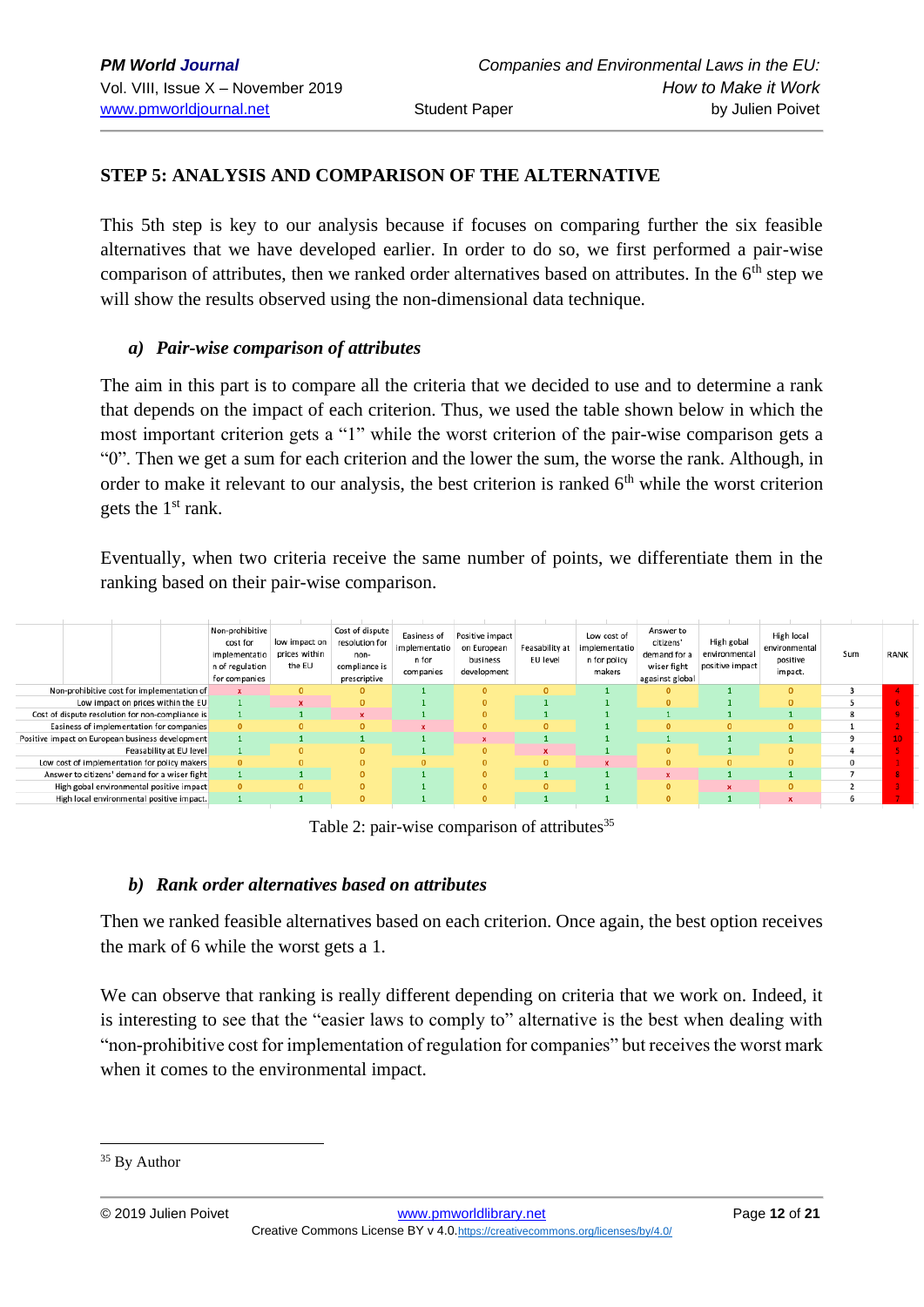|                                                                         | 6 >                                                                               | 5 >                                                                 | 4 >                                                                               | 3 >                                                                               | 2 >                                                                               | $\mathbf{1}$                                                                      |
|-------------------------------------------------------------------------|-----------------------------------------------------------------------------------|---------------------------------------------------------------------|-----------------------------------------------------------------------------------|-----------------------------------------------------------------------------------|-----------------------------------------------------------------------------------|-----------------------------------------------------------------------------------|
| Non-prohibitive cost for implementation of<br>regulation for companies  | Easier laws to comply<br>to                                                       | Push to make the<br>decision taken at EU<br>level global            | implement a firm<br>compliance ranking or<br>standard                             | Avoid such a complex<br>legislative system in<br>the European Union<br>and States | Implement better CSR<br>in firms                                                  | Make business revenue<br>second to environment                                    |
| Low impact on prices within the EU                                      | Easier laws to comply<br>to                                                       | implement a firm<br>compliance ranking or<br>standard               | Push to make the<br>decision taken at EU<br>level global                          | Avoid such a complex<br>legislative system in<br>the European Union<br>and States | Make business revenue Implement better CSR<br>second to environment               | in firms                                                                          |
| Cost of dispute resolution for non-compliance is<br>prescriptive        | <b>Implement better CSR</b><br>in firms                                           | implement a firm<br>compliance ranking or<br>standard               | Avoid such a complex<br>legislative system in<br>the European Union<br>and States | Make business revenue<br>second to environment                                    | Push to make the<br>decision taken at EU<br>level global                          | Easier laws to comply<br>to                                                       |
| Easiness of implementation for companies                                | Avoid such a complex<br>legislative system in<br>the European Union<br>and States | Easier laws to comply<br>to                                         | Push to make the<br>decision taken at EU<br>level global                          | implement a firm<br>compliance ranking or<br>standard                             | Implement better CSR<br>in firms                                                  | Make business revenue<br>second to environment                                    |
| Positive impact on European business development                        | Easier laws to comply<br>to                                                       | Push to make the<br>decision taken at EU<br>level global            | <b>Implement better CSR</b><br>in firms                                           | Avoid such a complex<br>legislative system in<br>the European Union<br>and States | implement a firm<br>compliance ranking or<br>standard                             | Make business revenue<br>second to environment                                    |
| Feasability at EU level                                                 | implement a firm<br>compliance ranking or<br>standard                             | <b>Implement better CSR</b><br>in firms                             | Push to make the<br>decision taken at EU<br>level global                          | Easier laws to comply<br>to                                                       | Make business revenue<br>second to environment                                    | Avoid such a complex<br>legislative system in<br>the European Union<br>and States |
| Low cost of implementation for policy makers                            | Implement better CSR<br>in firms                                                  | Make business revenue<br>second to environment                      | Push to make the<br>decision taken at EU<br>level global                          | Easier laws to comply<br>to                                                       | implement a firm<br>compliance ranking or<br>standard                             | Avoid such a complex<br>legislative system in<br>the European Union<br>and States |
| Answer to citizens' demand for a wiser fight<br>agasinst global warming | Push to make the<br>decision taken at EU<br>level global                          | Make business revenue Implement better CSR<br>second to environment | in firms                                                                          | Push to make the<br>decision taken at EU<br>level global                          | Avoid such a complex<br>legislative system in<br>the European Union<br>and States | Easier laws to comply<br>to                                                       |
| High gobal environmental positive impact                                | Push to make the<br>decision taken at EU<br>level global                          | <b>Implement better CSR</b><br>in firms                             | Make business revenue<br>second to environment                                    | implement a firm<br>compliance ranking or<br>standard                             | Avoid such a complex<br>legislative system in<br>the European Union<br>and States | Easier laws to comply<br>to                                                       |
| High local environmental positive impact.                               | Make business revenue<br>second to environment                                    | implement a firm<br>compliance ranking or<br>standard               | <b>Implement better CSR</b><br>in firms                                           | Push to make the<br>decision taken at EU<br>level global                          | Avoid such a complex<br>legislative system in<br>the European Union<br>and States | Easier laws to comply<br>to                                                       |

Table 3: Rank order alternatives based on attributes<sup>36</sup>

#### *c) Determine dimensionless value*

The last task of this step was to determine the dimensionless value of each alternative depending on their ranking for each criterion and depending on the ranking of criteria themselves. The formula is quite simple here:

Dimensionless value = 
$$
\frac{Attribute\ value - Worst\ case}{Best\ case - Worst\ case}
$$

For instance, the dimensionless value of "Implement better CSR in firms" within the *Cost for company* criterion is:

Dimensionless value = 
$$
\frac{2-1}{6-1} = \frac{1}{5} = 0.2
$$

<sup>36</sup> By Author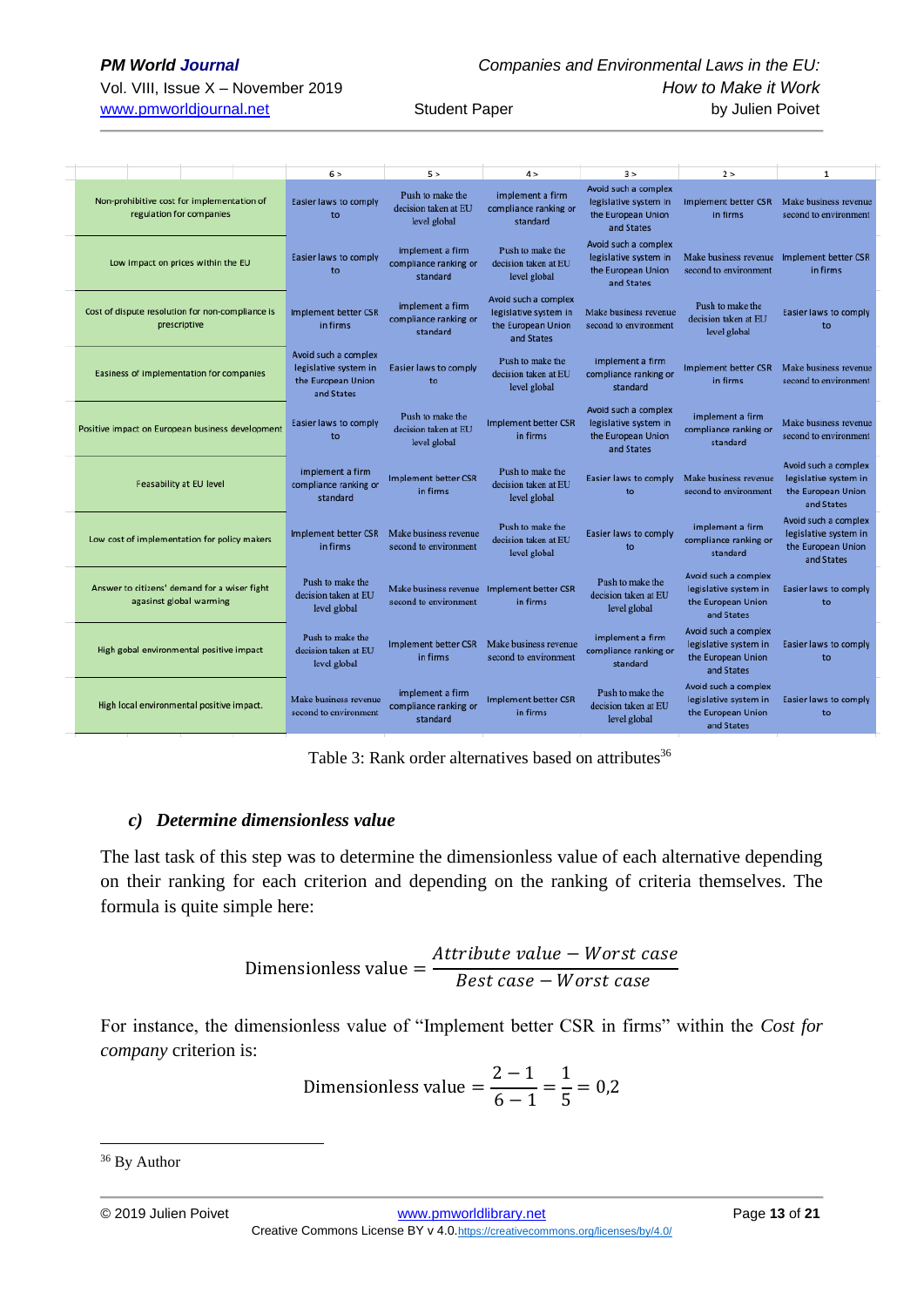|                                                  |                                                                          | Value          | Dimosionless value |
|--------------------------------------------------|--------------------------------------------------------------------------|----------------|--------------------|
|                                                  | Easier laws to comply to                                                 | 6 <sup>1</sup> | 1                  |
|                                                  | Avoid such a complex legislative system in the European Union and States | 3i             | 0,4                |
| Non-prohibitive cost for implementation of       | Implement better CSR in firms                                            | 2 <sub>1</sub> | 0,2                |
| regulation for companies                         | implement a firm compliance ranking or standard                          | 4              | 0,6                |
|                                                  | Push to make the decision taken at EU level global                       | 5 <sup>1</sup> | 0,8                |
|                                                  | Make business revenue second to environment                              | 1!             | 0                  |
|                                                  | Easier laws to comply to                                                 | 6 <sup>1</sup> | $\mathbf{1}$       |
|                                                  | Avoid such a complex legislative system in the European Union and States | 3 <sup>1</sup> | 0.4                |
|                                                  | Implement better CSR in firms                                            | 1 <sub>i</sub> | 0                  |
| Low impact on prices within the EU               | implement a firm compliance ranking or standard                          | 5 <sub>1</sub> | 0,8                |
|                                                  | Push to make the decision taken at EU level global                       | 4              | 0,6                |
|                                                  | Make business revenue second to environment                              | 2 <sup>1</sup> | 0,2                |
|                                                  | Easier laws to comply to                                                 | 1              | 0                  |
|                                                  | Avoid such a complex legislative system in the European Union and States | 4              | 0,6                |
| Cost of dispute resolution for non-compliance is | Implement better CSR in firms                                            | 6 <sup>1</sup> | 1                  |
| prescriptive                                     | implement a firm compliance ranking or standard                          | 5i             | 0,8                |
|                                                  | Push to make the decision taken at EU level global                       | 2 <sub>i</sub> | 0,2                |
|                                                  | Make business revenue second to environment                              | 3 <sup>1</sup> | 0,4                |
|                                                  | Easier laws to comply to                                                 | 5 <sup>1</sup> | 0,8                |
|                                                  | Avoid such a complex legislative system in the European Union and States | 6 <sup>1</sup> | $\mathbf{1}$       |
|                                                  | Implement better CSR in firms                                            | 2 <sup>1</sup> | 0,2                |
| Easiness of implementation for companies         | implement a firm compliance ranking or standard                          | 3 <sup>1</sup> | 0,4                |
|                                                  | Push to make the decision taken at EU level global                       | 4              | 0,6                |
|                                                  | Make business revenue second to environment                              | 1 <sup>1</sup> | 0                  |
|                                                  | Easier laws to comply to                                                 | 6              | $\mathbf{1}$       |
|                                                  | Avoid such a complex legislative system in the European Union and States | 3 <sup>1</sup> | 0,4                |
|                                                  | Implement better CSR in firms                                            | 4              | 0,6                |
| Positive impact on European business development | implement a firm compliance ranking or standard                          | 2!             | 0,2                |
|                                                  | Push to make the decision taken at EU level global                       | 5 <sup>1</sup> | 0,8                |
|                                                  | Make business revenue second to environment                              | 1 <sup>1</sup> | 0                  |
|                                                  | Easier laws to comply to                                                 | з.             | 0,4                |
|                                                  | Avoid such a complex legislative system in the European Union and States | 1 <sub>1</sub> | 0                  |
|                                                  | Implement better CSR in firms                                            | 5 <sup>1</sup> | 0,8                |
| Feasability at EU level                          | implement a firm compliance ranking or standard                          | 6 <sup>1</sup> | $\mathbf{1}$       |
|                                                  | Push to make the decision taken at EU level global                       | 4              | 0,6                |
|                                                  | Make business revenue second to environment                              | 2 <sup>1</sup> | 0.2                |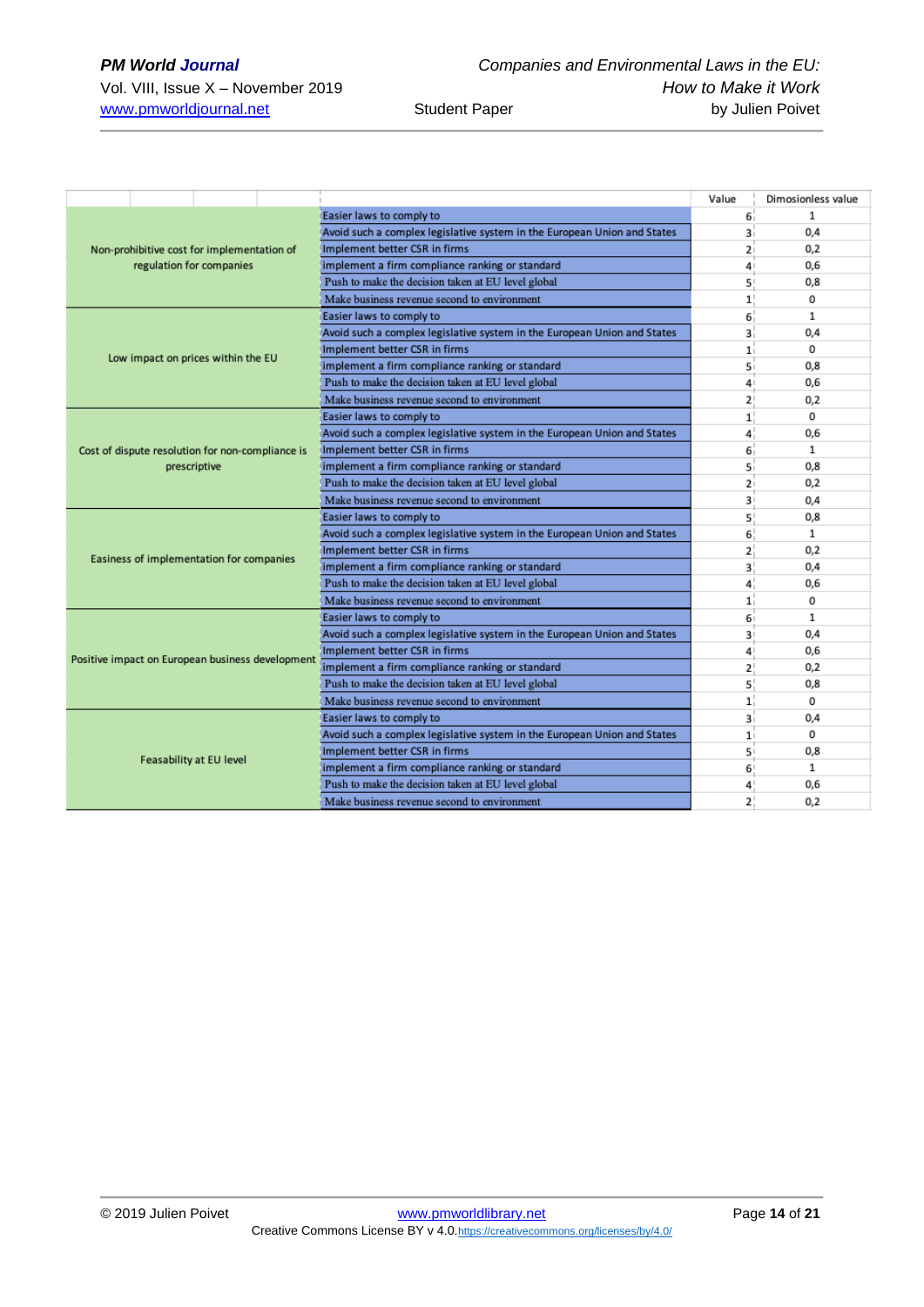|                                                                         | Easier laws to comply to                                                 | 3 <sup>1</sup> | 0,4      |
|-------------------------------------------------------------------------|--------------------------------------------------------------------------|----------------|----------|
|                                                                         | Avoid such a complex legislative system in the European Union and States |                | $\Omega$ |
|                                                                         | Implement better CSR in firms                                            | 6              | 1        |
| Low cost of implementation for policy makers                            | implement a firm compliance ranking or standard                          | 2              | 0,2      |
|                                                                         | Push to make the decision taken at EU level global                       |                | 0,6      |
| Answer to citizens' demand for a wiser fight<br>agasinst global warming | Make business revenue second to environment                              | 51             | 0,8      |
|                                                                         | Easier laws to comply to                                                 | $\mathbf{1}$   | 0        |
|                                                                         | Avoid such a complex legislative system in the European Union and States | $\overline{2}$ | 0,2      |
|                                                                         | Implement better CSR in firms                                            | 4              | 0,6      |
|                                                                         | implement a firm compliance ranking or standard                          | 3              | 0,4      |
|                                                                         | Push to make the decision taken at EU level global                       | 6              | 1        |
|                                                                         | Make business revenue second to environment                              | 51             | 0,8      |
|                                                                         | Easier laws to comply to                                                 | $\mathbf{1}$   | 0        |
|                                                                         | Avoid such a complex legislative system in the European Union and States | 2              | 0,2      |
| High gobal environmental positive impact                                | Implement better CSR in firms                                            | 5              | 0,8      |
|                                                                         | implement a firm compliance ranking or standard                          | 3              | 0,4      |
|                                                                         | Push to make the decision taken at EU level global                       | 6              | 1        |
|                                                                         | Make business revenue second to environment                              | 4              | 0,6      |
|                                                                         | Easier laws to comply to                                                 | 1 <sup>1</sup> | $\Omega$ |
|                                                                         | Avoid such a complex legislative system in the European Union and States | 2              | 0,2      |
| High local environmental positive impact.                               | Implement better CSR in firms                                            | 4              | 0,6      |
|                                                                         | implement a firm compliance ranking or standard                          | 5              | 0,8      |
|                                                                         | Push to make the decision taken at EU level global                       |                | 0,4      |
|                                                                         | Make business revenue second to environment                              |                |          |

Table 4: Determine dimensionless value<sup>37</sup>

## **STEP 6: SELECTION OF THE PREFERED ALTERNATIVE**

The aim of this sixth alternative is to determine the very best of all alternatives. The nondimensionless data technique used bellow is a useful tool that gives us a reliable result by combining several other results.

Based on the result of this tables, we can say that the best way to have companies complying with environmental laws in the European Union is to make those laws more global. Indeed, it is not so much that companies are reluctant to respect laws than they need to be competitive on a worldwide scale. When facing American companies or Asian companies that produce or do business in areas where environmental awareness is lower, European Union companies sometimes decide that overruling laws of the area is the only way to remain competitive.

It is then the aim of the European Union itself to fight in order to impose its laws on a global scale and to raise everyone's awareness considering global warming.

Two other feasible and highly encouraging alternatives emerged from this analysis. The first one is still from the law-makers responsibility and would require them to create a standard or ranking showing the best practices and the companies that are the most evolved in change. This

<sup>&</sup>lt;sup>37</sup> By Author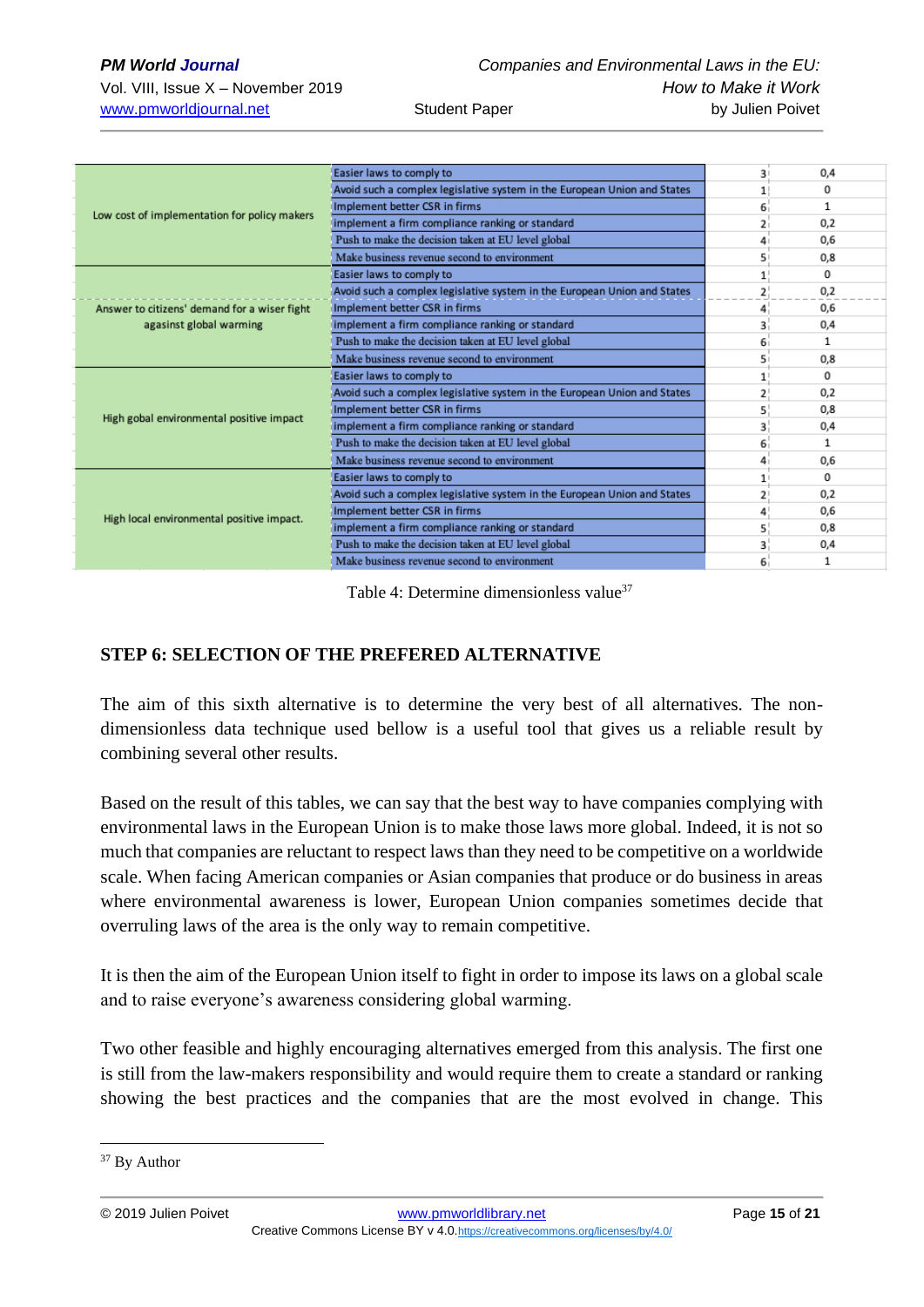alternatives matches both the consumers' willingness to be more informed and the business attractiveness since it does not enforce anything. The last alternative that this analysis highly recommend is for companies to put more money on CSR policies that will help them fulfilling their environmental duty along with satisfying citizens' demands. The particularity of those two alternatives is that they both are really easy to implement and support from the European Union perspective.

Eventually, we determined that three other alternatives are either not efficient enough or not applicable and that we as citizens, as businessmen should not spend too much time on them.

|                                                  |                                                  |                                    |                         | Step 1   | Step 2   |                       |      | Avoid such a complex<br>Easier laws to comply |       |                   | Implement better CSR in |           | implement a firm |      | Push to make the |          | Make business revenue |      |       |      |
|--------------------------------------------------|--------------------------------------------------|------------------------------------|-------------------------|----------|----------|-----------------------|------|-----------------------------------------------|-------|-------------------|-------------------------|-----------|------------------|------|------------------|----------|-----------------------|------|-------|------|
|                                                  |                                                  |                                    |                         | Relative |          | Normalized Weight (A) |      |                                               | (AxB) | (B)               | (AxB)                   | (B)       | (AxB)            | (B)  | (AxB)            | (B)      | (AxB)                 | (B)  | (AxB) |      |
|                                                  |                                                  |                                    | Attribute               | Rank     |          |                       |      |                                               |       |                   |                         |           |                  |      |                  |          |                       |      |       |      |
| Non-prohibitive cost for implementation of       |                                                  |                                    | 4/55                    |          | 0.07     |                       | 0.07 | 0.4                                           | 0.03  | 0.2               | 0.01                    | 0,6       | 0.04             | 0,8  | 0.06             | $\Omega$ | 0.00                  |      |       |      |
|                                                  |                                                  | Low impact on prices within the EU |                         |          | 6/55     | $=$                   | 0,11 |                                               | 0,11  | 0.4               | 0.04                    |           | 0,00             | 0,8  | 0,09             | 0,6      | 0,07                  | 0,2  | 0,02  |      |
| Cost of dispute resolution for non-compliance is |                                                  |                                    |                         | 9/55     | $=$      | 0,16                  | 0    | 0,00                                          | 0,6   | 0,10              |                         | 0,16      | 0,8              | 0,13 | 0,2              | 0,03     | 0,4                   | 0,07 |       |      |
| Easiness of implementation for companies         |                                                  |                                    |                         | 2/55     | $=$      | 0.04                  | 0.8  | 0.03                                          |       | 0.04              | 0.2                     | 0.01      | 0,4              | 0,01 | 0,6              | 0.02     |                       | 0,00 |       |      |
|                                                  | Positive impact on European business development |                                    |                         | 10       | 2/11     | $\equiv$              | 0,18 |                                               | 0.18  | 0.4               | 0.07                    | 0.6       | 0,11             | 0,2  | 0,04             | 0,8      | 0,15                  |      | 0.00  |      |
|                                                  |                                                  |                                    | Feasability at EU level |          | 1/11     | $=$                   | 0.09 | 0.4                                           | 0.04  | $\Omega$          | 0.00                    | 0.8       | 0,07             |      | 0,09             | 0,6      | 0.05                  | 0.2  | 0.02  |      |
|                                                  | Low cost of implementation for policy makers     |                                    |                         |          | 1/55     | $=$                   | 0,02 | 0,4                                           | 0,01  | $^{\circ}$        | 0,00                    |           | 0,02             | 0,2  | 0,00             | 0,6      | 0.01                  | 0,8  | 0,01  |      |
| Answer to citizens' demand for a wiser fight     |                                                  |                                    | 8/55                    | $\equiv$ | 0.15     | 0                     | 0.00 | 0.2                                           | 0.03  | 0.6               | 0.09                    | 0.4       | 0.06             |      | 0.15             | 0.8      | 0.12                  |      |       |      |
| High gobal environmental positive impact         |                                                  |                                    |                         | 3/55     | $\equiv$ | 0.05                  | 0    | 0.00                                          | 0.2   | 0.01              | 0.8                     | 0.04      | 0.4              | 0.02 |                  | 0.05     | 0.6                   | 0.03 |       |      |
| High local environmental positive impact.        |                                                  |                                    | 7/55                    | $=$      | 0,13     |                       | 0,00 | 0,2                                           | 0.03  | 0.6               | 0,08                    | 0,8       | 0,10             | 0,4  | 0,05             |          | 0.13                  |      |       |      |
|                                                  |                                                  |                                    |                         |          |          | Sum                   |      | Sum I                                         | 436   | 345<br><b>Sum</b> |                         | Sum 0.593 |                  |      | Sum 0,589        |          | Sum 0.640             |      | Sum   | .396 |

Table 5: The non-dimensionless data technique<sup>38</sup>

## **STEP 7: PERFORMANCE, MONITORING AND POST-EVALUATION OF RESULTS**

The best alternative that we have determined is very complicated to monitor and assess. The two alternatives ranked second and third also present complexity but in a lower degree.

In general, it is all the complexity of environmental laws and compliance to them, since it used to be and most of the time still is more a humanitarian and generational issue than a business problem. As a consequence, on a day to day basis, fulfilling those laws or even going further as we advised involves greater costs, a new way of running the business and is then one more complexity in workers' minds.

Dealing with this fact, European Union deciders like Presidents, Prime Ministers, Parliament members and Commission members need to enforce greater laws and to constrain companies to respect them. They also need to demonstrate the interest of those laws during summits like the COP 24 which is a huge opportunity to solve issues, or at least to find solutions together to solve them.

Eventually, this paper helped us demonstrate that environmental issues are incredibly complex and that there is a need for global laws to be implemented if we want companies to be eager to respect environmental laws.

<sup>38</sup> By Author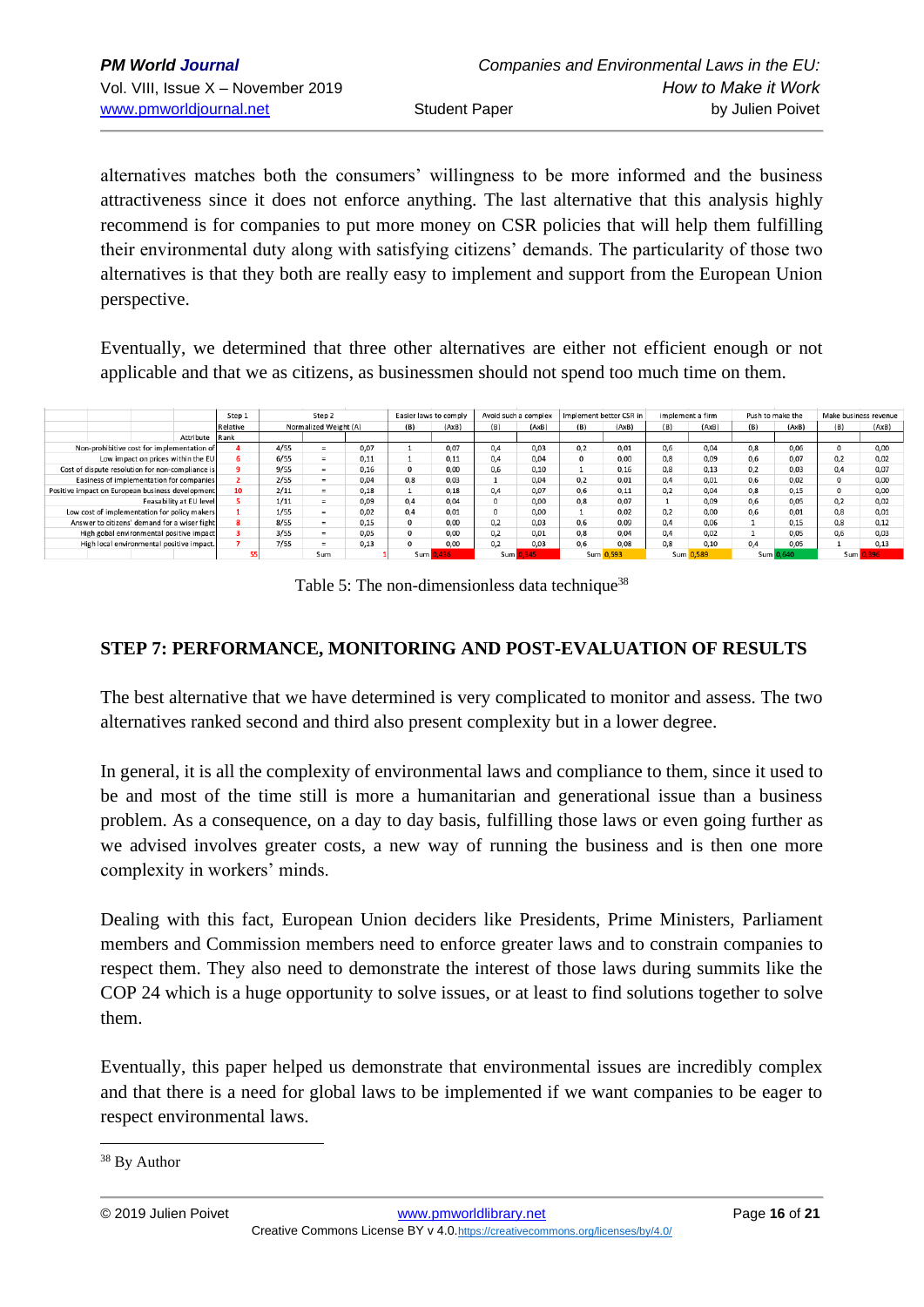## **CONCLUSION**

Our analysis showed us that, if several factors can be found to explain why some companies are reluctant to comply to environmental laws in the European Union, solutions can also be brought to the public, companies and decision-makers' minds. In particular the European Union itself should push towards better integration and development of those environmental laws globally, since global warming is a humankind issue and cannot be solved by the 28 countries of the European Union alone. But companies that do not respect environmental laws in the European Union are also reprehensible in the fact that they should aim at being examples for others and citizens. There is a desperate need for action now and the COP 24 which is a good opportunity to engage further to save the planet. One important notion to extract from this paper is that the answer to non-compliance to environmental laws in the European Union is not to be searched at the local legislative level, nor can it be found in a more either permissive or tougher system. Issues are now too global, public awareness is too high to believe that such systems can still be efficient. Companies, countries, citizens all have a part of responsibility along with their needs and must match those with the global warming problem.

### **BIBLIOGRAPHY**

- 1. Nicholson (2009). Environmental Dispute resolution in Indonesia. Retrieved from <https://openaccess.leidenuniv.nl/bitstream/handle/1887/580/01%2B2.PDF;sequence=5>
- 2. Moore, "The Practice of Cooperative Environmental Conflict Resolution in Developing Countries," p162.
- 3. Brown and Marriott. (1999). Adr Principles and Practice, 2nd ed., p2.
- 4. R. Heaton. (2013). When laws become to complex. Retrieved from [https://www.gov.uk/government/publications/when-laws-become-too-complex/when-laws](https://www.gov.uk/government/publications/when-laws-become-too-complex/when-laws-become-too-complex)[become-too-complex](https://www.gov.uk/government/publications/when-laws-become-too-complex/when-laws-become-too-complex)
- 5. Regulations, Directives and other acts. Retrieved from [https://europa.eu/european-union/eu](https://europa.eu/european-union/eu-law/legal-acts_en)[law/legal-acts\\_en](https://europa.eu/european-union/eu-law/legal-acts_en)
- 6. P. Chandler. (2018). What can happen when tax legislation is too complicated? Retrieved from [https://www.aspinallsgroup.com/what-can-happen-when-tax-legislation-is](https://www.aspinallsgroup.com/what-can-happen-when-tax-legislation-is-too-complicated/)[too-complicated/](https://www.aspinallsgroup.com/what-can-happen-when-tax-legislation-is-too-complicated/)
- *7.* ISO 14000 fmaily, Environmental management. *International Organization for Standardization*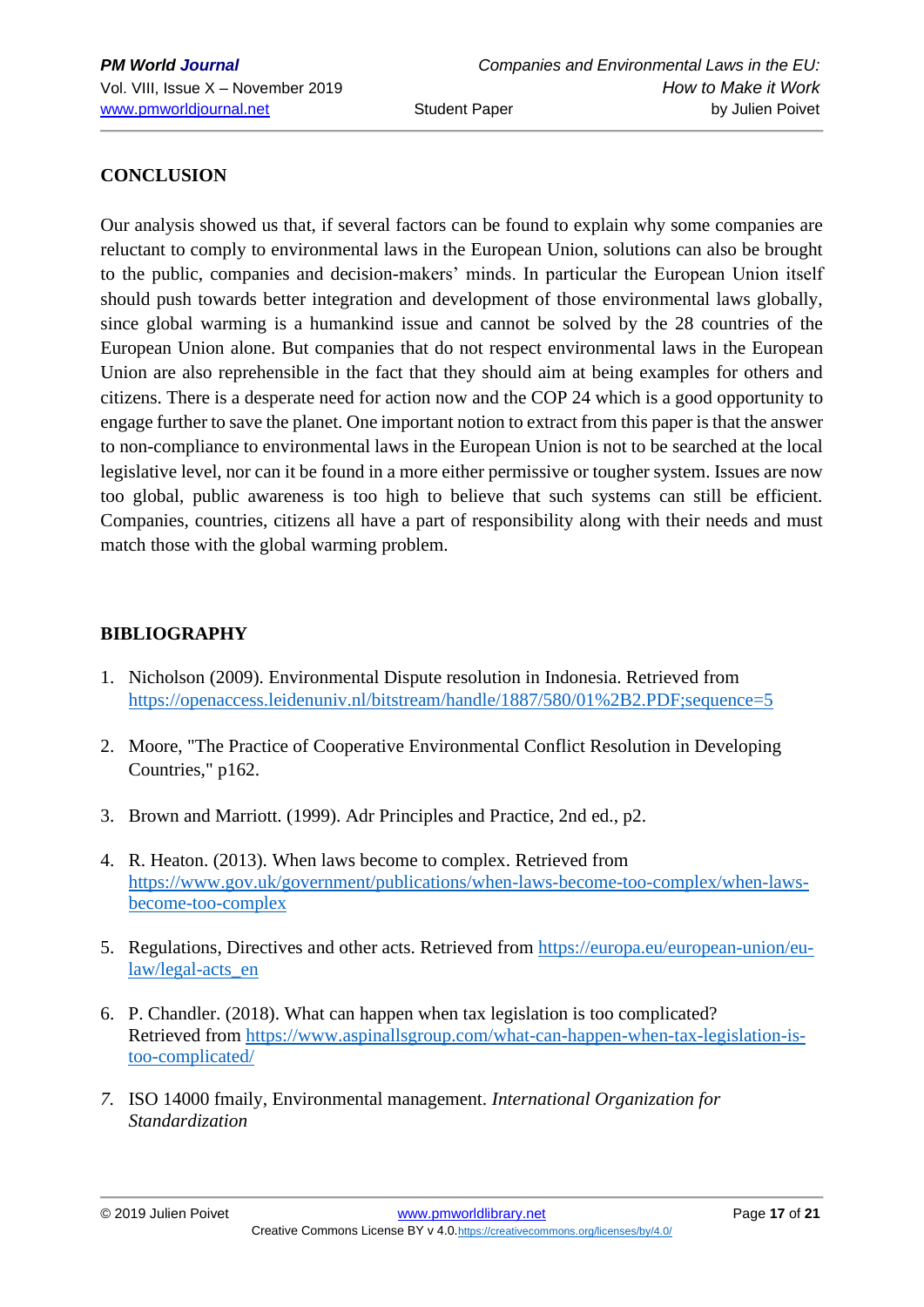- 8. B. Héraud. (2018). Un traité international juridiquement contraignant pour sauver les océans en négociation à l'ONU. Retrieved from [https://www.novethic.fr/actualite/environnement/biodiversite/isr-rse/un-traite-international](https://www.novethic.fr/actualite/environnement/biodiversite/isr-rse/un-traite-international-juridiquement-contraignant-pour-sauver-les-oceans-en-negociation-a-l-onu-146268.html)[juridiquement-contraignant-pour-sauver-les-oceans-en-negociation-a-l-onu-146268.html](https://www.novethic.fr/actualite/environnement/biodiversite/isr-rse/un-traite-international-juridiquement-contraignant-pour-sauver-les-oceans-en-negociation-a-l-onu-146268.html)
- 9. W Felsteiner, R Abel, and A Sarat, "The Emergence and Transformation of Disputes: Naming, Claiming and Blaming,"
- 10. Euronews. (2016). France bans plastic bags, what about the rest of the EU? Retrieved from [https://www.euronews.com/2016/06/30/france-bans-plastic-bags-what](https://www.euronews.com/2016/06/30/france-bans-plastic-bags-what-about-the-rest-of-the-eu)[about-the-rest-of-the-eu](https://www.euronews.com/2016/06/30/france-bans-plastic-bags-what-about-the-rest-of-the-eu)
- 11. A. Rugman, A.Verbeke. (1998). Corporate strategies and environmental regulations: an organizing regulation. Retrieved from [https://onlinelibrary.wiley.com/doi/abs/10.1002/%28SICI%291097-](https://onlinelibrary.wiley.com/doi/abs/10.1002/%28SICI%291097-0266%28199804%2919%3A4%3C363%3A%3AAID-SMJ974%3E3.0.CO%3B2-H) [0266%28199804%2919%3A4%3C363%3A%3AAID-SMJ974%3E3.0.CO%3B2-H](https://onlinelibrary.wiley.com/doi/abs/10.1002/%28SICI%291097-0266%28199804%2919%3A4%3C363%3A%3AAID-SMJ974%3E3.0.CO%3B2-H)
- 12. C. Fournier (2015). Crimes environnementaux et droit environnemental, où en est-on ? Retrieved from [https://e-rse.net/crimes-environnementaux-droit-environnemental](https://e-rse.net/crimes-environnementaux-droit-environnemental-contraignant-evolutions-16658/#gs.iJXpap8)[contraignant-evolutions-16658/#gs.iJXpap8](https://e-rse.net/crimes-environnementaux-droit-environnemental-contraignant-evolutions-16658/#gs.iJXpap8)
- 13. Project Management Guidelines. (1995). *Private BC Corporation,* retrieved from [http://www.maxwideman.com/pmglossary/PMG\\_P16.htm#Project%20Manager](http://www.maxwideman.com/pmglossary/PMG_P16.htm#Project%20Manager)
- 14. Michigan.gov (2013). Select Evaluation criteria. Retrieved from [https://www.michigan.gov/documents/9-pub207\\_60744\\_7.pdf](https://www.michigan.gov/documents/9-pub207_60744_7.pdf)

Le Monde (2017). Donal trump annonce le retrait des Etats-Unis de l'accord de Paris. Retrieved from [https://www.lemonde.fr/donald-trump/article/2017/06/01/climat-donald](https://www.lemonde.fr/donald-trump/article/2017/06/01/climat-donald-trump-annonce-le-retrait-des-etats-unis-de-l-accord-de-paris_5137402_4853715.html)[trump-annonce-le-retrait-des-etats-unis-de-l-accord-de-paris\\_5137402\\_4853715.html](https://www.lemonde.fr/donald-trump/article/2017/06/01/climat-donald-trump-annonce-le-retrait-des-etats-unis-de-l-accord-de-paris_5137402_4853715.html)

- 15. S Li, J Zhang,Y Ma (2015). Financial development, environmental quialty and economic growth. Retrieved from [file:///Users/julienpoivet/Downloads/sustainability-07-09395.pdf](file:///C:/Users/julienpoivet/Downloads/sustainability-07-09395.pdf)
- 16.Moody's (2018). Rating symbols and definition. Retrieved from HG. Org (2017). Environmental laws- Environmental and natural resources laws. Retrieved from <https://www.hg.org/environ.html>
- 17. HG. Org (2017). Environmental laws- Environmental and natural resources laws. Retrieved from <https://www.hg.org/environ.html>
- 18. Danone (2017). Integrated annual report. Retrieved from<http://iar2017.danone.com/>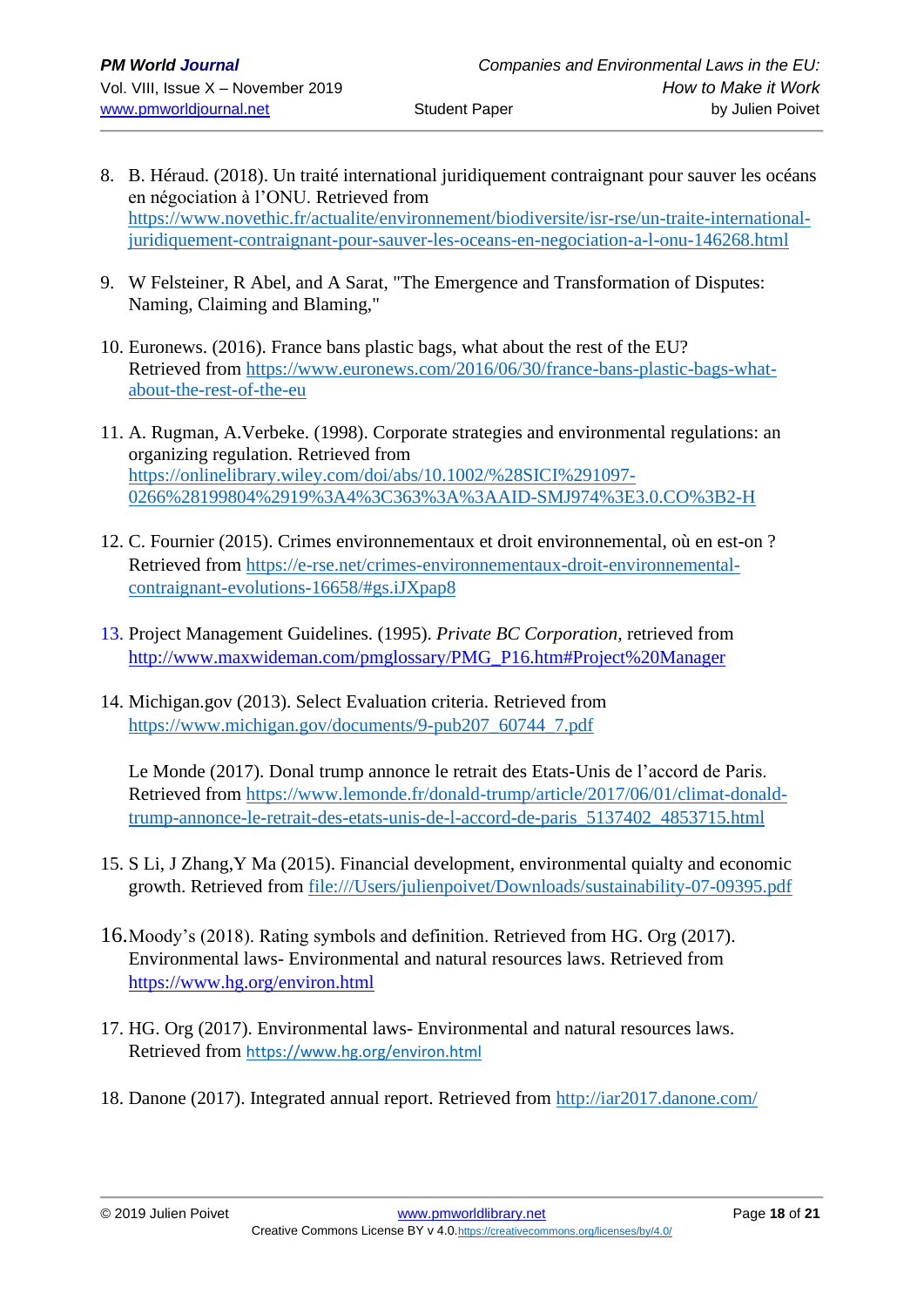- 19. V. [Kasturi Rangan,](https://hbr.org/search?term=v.%20kasturi%20rangan) [Lisa Chase,](https://hbr.org/search?term=lisa%20chase) [Sohel Karim](https://hbr.org/search?term=sohel%20karim) (2015). The truth about CSR. Retrieved from <https://hbr.org/2015/01/the-truth-about-csr>
- 20. R. Kaske, W. Muhm (2015) Lobbying in Brussels. Retrieved from [https://media.arbeiterkammer.at/wien/PDF/Publikationen/Lobbying\\_in\\_Brussels\\_092015\\_en](https://media.arbeiterkammer.at/wien/PDF/Publikationen/Lobbying_in_Brussels_092015_englisch.pdf) [glisch.pdf](https://media.arbeiterkammer.at/wien/PDF/Publikationen/Lobbying_in_Brussels_092015_englisch.pdf)
- 21.Richard Heaton (2015). Making the law easier for users, the case of statute. Retrieved from [https://www.gov.uk/government/speeches/making-the-law-easier-for-users-the-role-of](https://www.gov.uk/government/speeches/making-the-law-easier-for-users-the-role-of-statutes-2)[statutes-2](https://www.gov.uk/government/speeches/making-the-law-easier-for-users-the-role-of-statutes-2)
- 22. Gregory Rozières (2015). The Huffington Post. L'accord de la COP 21 veut limiter le réchauffement climatique à 1,5°C, mais est-ce seulement possible? Retrieved from [https://www.huffingtonpost.fr/2015/12/12/accord-cop21-rechauffement-15](https://www.huffingtonpost.fr/2015/12/12/accord-cop21-rechauffement-15-possible_n_8793184.html) [possible\\_n\\_8793184.html](https://www.huffingtonpost.fr/2015/12/12/accord-cop21-rechauffement-15-possible_n_8793184.html)
- 23. J. Mallela, S. Sadasviam. (2011). Work Zone Road Under Costs
- 24. Global Warming (2016). IndiaCelebrating.com. Retrieved from: <https://www.indiacelebrating.com/environmental-issues/global-warming/>
- 25. EU climate action. (2018). European Commission. Retrieved from: [https://ec.europa.eu/clima/citizens/eu\\_en](https://ec.europa.eu/clima/citizens/eu_en)
- 26. Planing Planet. (2015). Guild of project controls compendium. Retrieved from [http://www.planningplanet.com/guild/gpccar/introduction-to-managing-project](http://www.planningplanet.com/guild/gpccar/introduction-to-managing-project-controls?fbclid=IwAR3vjCIlFd6dBv6eP7UeAlZ9wq-afx3560XTNZ4Dn0dBbnKSj1ROkvkcr10)[controls?fbclid=IwAR3vjCIlFd6dBv6eP7UeAlZ9wq](http://www.planningplanet.com/guild/gpccar/introduction-to-managing-project-controls?fbclid=IwAR3vjCIlFd6dBv6eP7UeAlZ9wq-afx3560XTNZ4Dn0dBbnKSj1ROkvkcr10)[afx3560XTNZ4Dn0dBbnKSj1ROkvkcr10](http://www.planningplanet.com/guild/gpccar/introduction-to-managing-project-controls?fbclid=IwAR3vjCIlFd6dBv6eP7UeAlZ9wq-afx3560XTNZ4Dn0dBbnKSj1ROkvkcr10)
- 27. Measurement of sustainable development. (2004). Retrieved from <http://globalcommunitywebnet.com/globalcommunity/measurementofsd.htm#AF>
- 28. Client Earth. (2018). La Pologne enfreint les lois européennes sur la pollution de l'air avec des niveaux illégaux de PM10. Retrieved from [https://www.fr.clientearth.org/la-pologne](https://www.fr.clientearth.org/la-pologne-enfreint-les-lois-europeennes-sur-la-pollution-de-lair-avec-des-niveaux-illegaux-de-pm10/)[enfreint-les-lois-europeennes-sur-la-pollution-de-lair-avec-des-niveaux-illegaux-de-pm10/](https://www.fr.clientearth.org/la-pologne-enfreint-les-lois-europeennes-sur-la-pollution-de-lair-avec-des-niveaux-illegaux-de-pm10/)
- 29. R. Hill. (2013). Lobbying in Brussels is big business. Retrieved from <https://hill.blogactiv.eu/2013/11/15/lobbying-in-brussels-is-big-business/>
- 30. S. Bacharach. (2016). 7 ideas to select the best idea. Retrieved from <https://www.inc.com/samuel-bacharach/7-criteria-to-select-the-best-idea.html>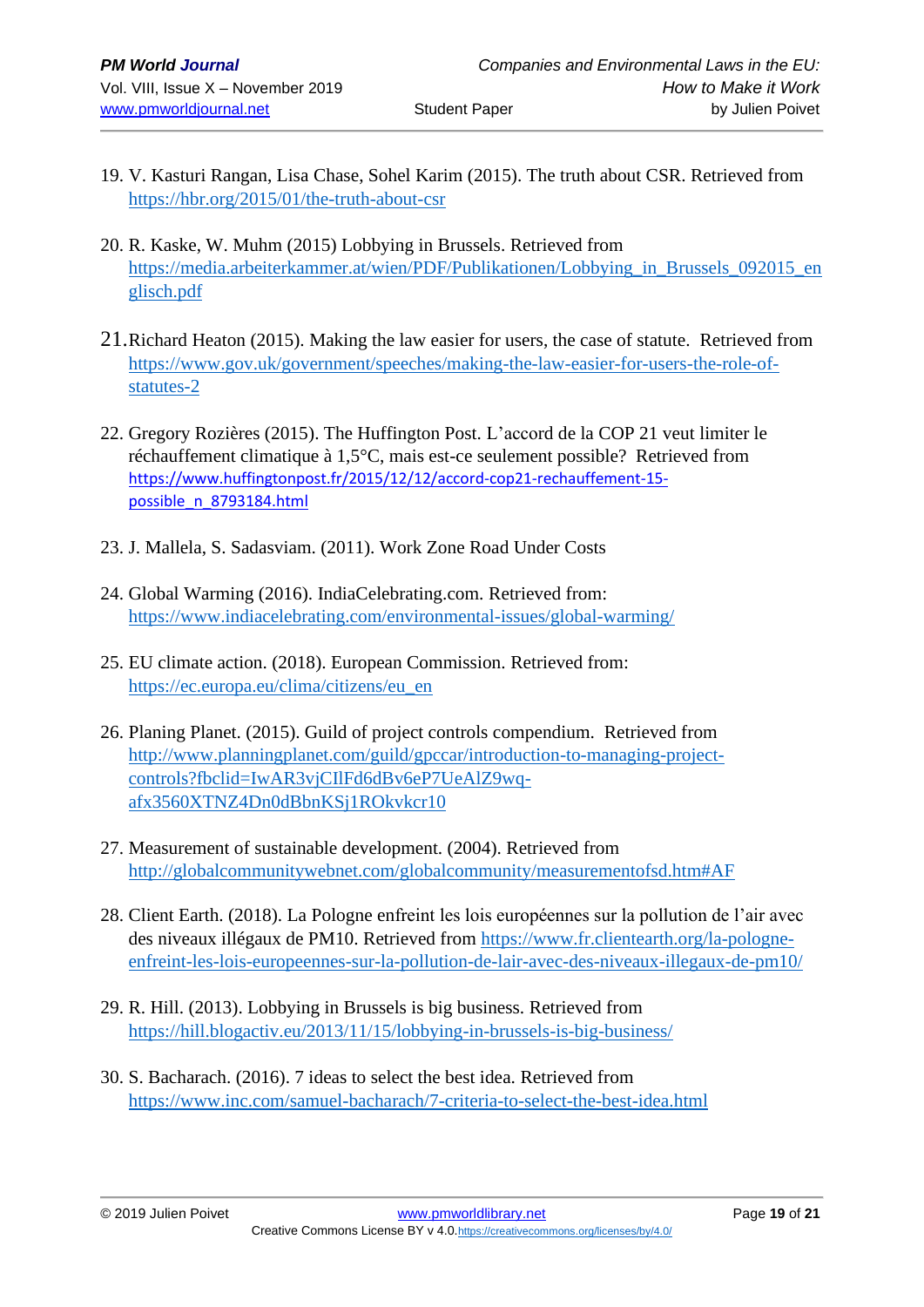- 31. Pon Staff(2018). What are the Three Basic Types of Dispute Resolution? What to Know About Mediation, Arbitration, and Litigation. Retrieved from [https://www.pon.harvard.edu/daily/dispute-resolution/what-are-the-three-basic-types-of](https://www.pon.harvard.edu/daily/dispute-resolution/what-are-the-three-basic-types-of-dispute-resolution-what-to-know-about-mediation-arbitration-and-litigation/)[dispute-resolution-what-to-know-about-mediation-arbitration-and-litigation/](https://www.pon.harvard.edu/daily/dispute-resolution/what-are-the-three-basic-types-of-dispute-resolution-what-to-know-about-mediation-arbitration-and-litigation/)
- 32. Alternative Dispute Resolution Law, Policy and Guidance. Retrieved from <https://www.epa.gov/adr/alternative-dispute-resolution-law-policy-and-guidance>
- 33. Joseph A. Siegel (2007). Alternative Dispute Resolution in Environmental Enforcement Cases: A Call for Enhanced Assessment and Greater Use. Retrieved from <https://core.ac.uk/download/pdf/46711105.pdf>
- 34. [Dan Swecker](https://www.mediate.com/articles/sweckerD1.cfm?nl=108#bio) (2006). Applying Alternative Dispute Resolution to Environmental Problems. Retrieved from<https://www.mediate.com/articles/sweckerD1.cfm?nl=108>
- 35. Jennifer Girard (1999). Dispute Resolution in Environmental Conflicts: Panacea or Placebo? Retrieved from [http://cfcj-fcjc.org/sites/default/files/docs/hosted/17465](http://cfcj-fcjc.org/sites/default/files/docs/hosted/17465-dr_environmental.pdf) [dr\\_environmental.pdf](http://cfcj-fcjc.org/sites/default/files/docs/hosted/17465-dr_environmental.pdf)
- 36. Russell Hotten (2015). Volkswagen: The scandal explained. Retrieved from<https://www.bbc.com/news/business-34324772>
- 37. Mandard (2018). Pollution : un géant des mers pour la première fois devant la justice. Retrieved from : [https://www.lemonde.fr/pollution/article/2018/10/05/pollution-un-geant-des](https://www.lemonde.fr/pollution/article/2018/10/05/pollution-un-geant-des-mers-pour-la-premiere-fois-devant-la-justice_5365265_1652666.html)mers-pour-la-premiere-fois-devant-la-justice 5365265 1652666.html?
- 38. A. Genest (2012). The Fight Against Global Warming: Progress Made and Priorities for a Successor to the Kyoto Protocol. Retrieved from: [https://ssl.editionsthemis.com/uploaded/revue/article/14398\\_Genest-1.pdf](https://ssl.editionsthemis.com/uploaded/revue/article/14398_Genest-1.pdf)
- 39. Convention cadre sur les changements climatiques. (2015). Nations Unies. Retrived from : <https://unfccc.int/resource/docs/2015/cop21/fre/l09f.pdf>